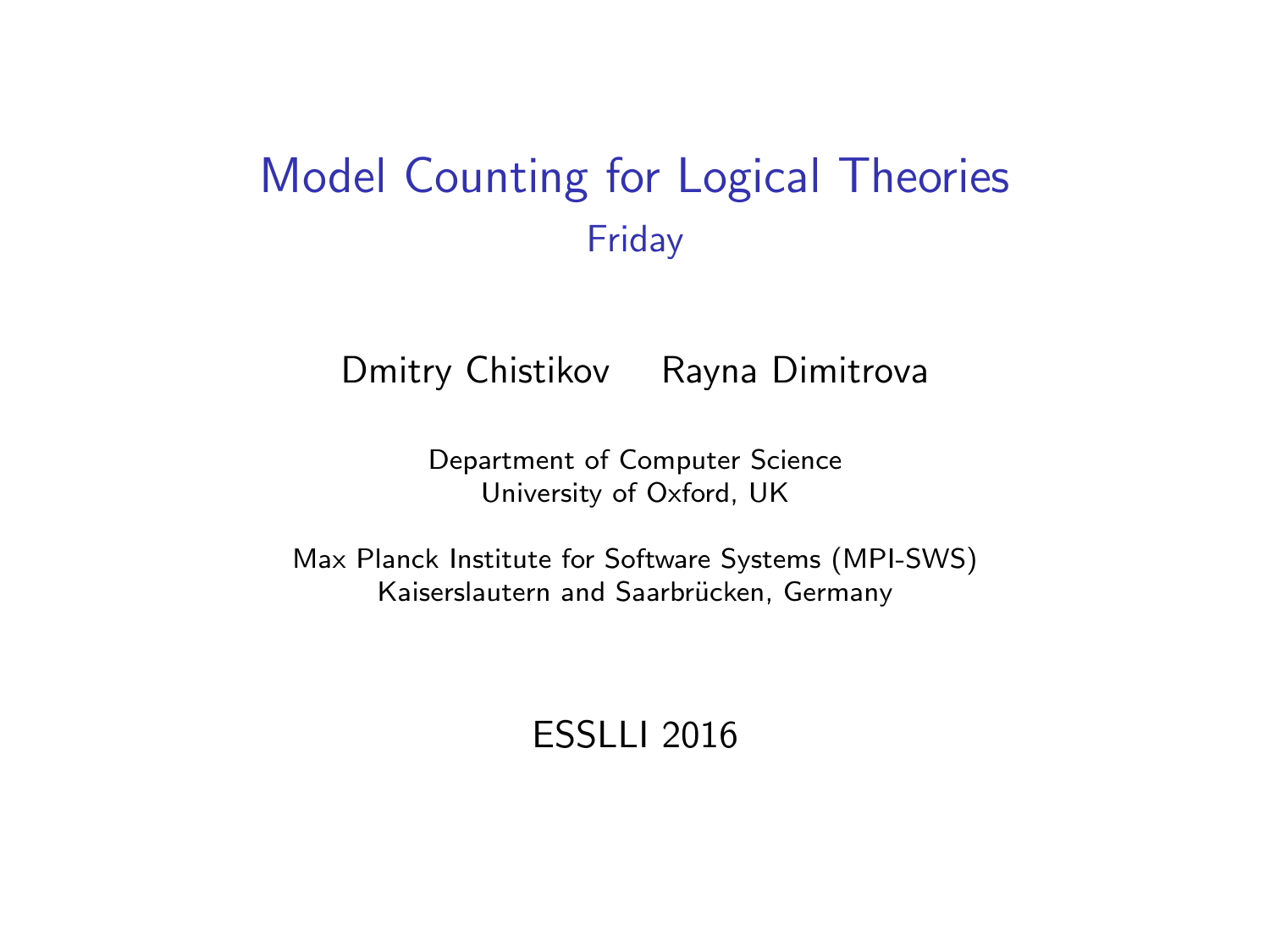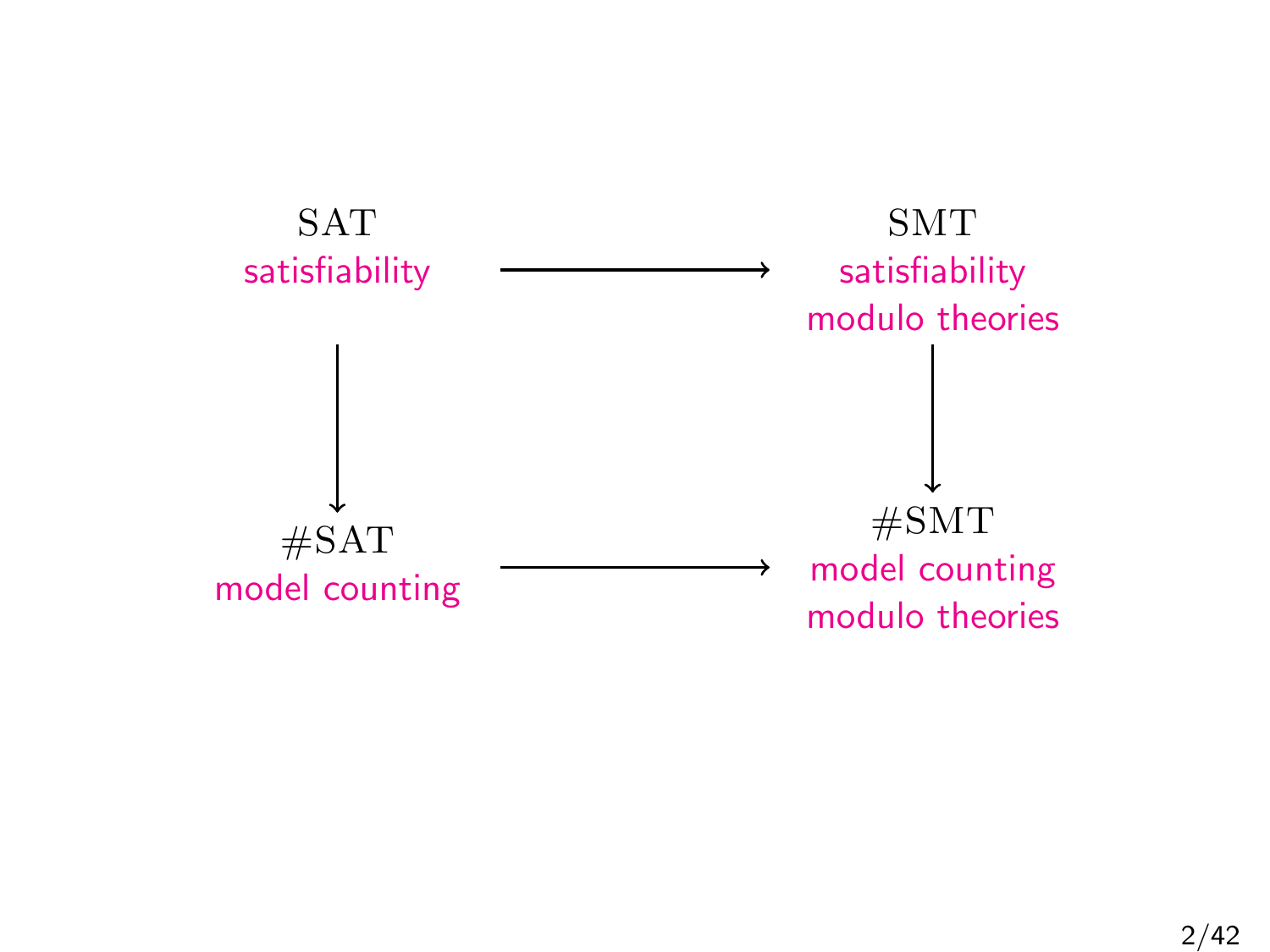### Measures and measured theories

**Measure**  $\mu$  for a  $\sigma$ -algebra  $(D, \mathcal{F})$ maps each  $A \in \mathcal{F}$  to a real number  $\mu(A) \geq 0$ :

$$
\begin{array}{rcl} A \in \mathcal{F} & \implies & \mu(A) \geq \mu(\varnothing) = 0 \\ A_i \in \mathcal{F} \text{ disjoint} & \implies & \mu(\bigcup_i A_i) = \sum_i \mu(A_i) \end{array}
$$

**Measure space**  $(D, \mathcal{F}, \mu)$ :  $\sigma$ -algebra  $(D, \mathcal{F})$ , measure  $\mu : \mathcal{F} \to \mathbb{R}$ 

The **model count** of a formula  $\varphi$  is mc( $\varphi$ ) =  $\mu(\llbracket \varphi \rrbracket)$ .

A logical theory  $\mathcal T$  is measured if every  $\llbracket \varphi \rrbracket$  is measurable.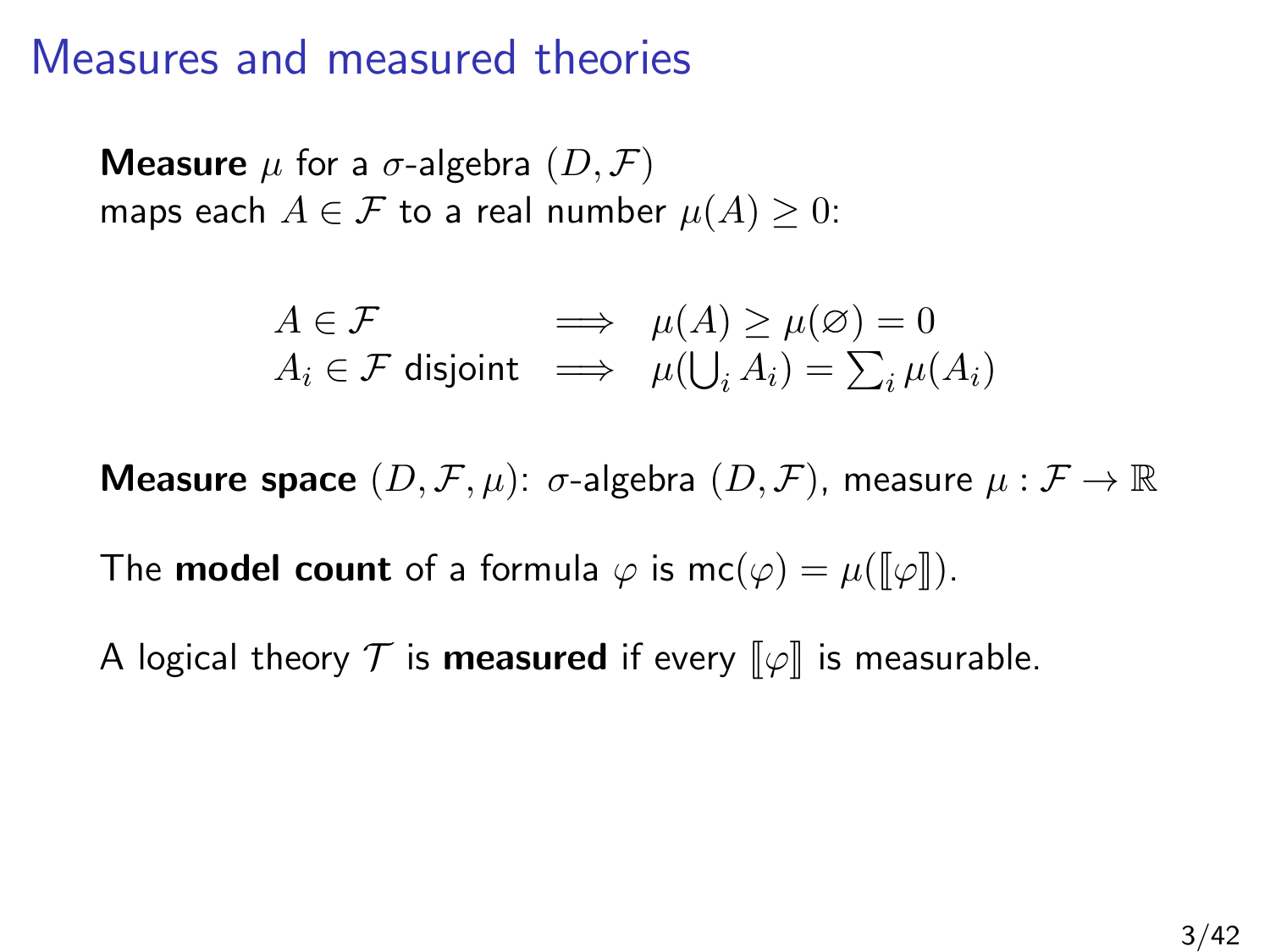Measured theories: Examples

| <b>Theory</b>                    | <b>Domain</b>            | <b>Connectives</b>   | <b>Quantifiers</b> | $mc(\varphi)$                          |
|----------------------------------|--------------------------|----------------------|--------------------|----------------------------------------|
| <b>Boolean</b><br>satisfiability | $\{T, F\}$               | $\wedge, \vee, \neg$ | None               | Number of<br>satisfying<br>assignments |
| Integer<br>arithmetic            | $\mathbb{Z} \cap [a, b]$ | $\wedge, \vee, \neg$ | Е                  | Number of<br>models                    |
| Linear real<br>arithmetic        | $\mathbb{R}\cap [a,b]$   | $\wedge, \vee, \neg$ | Е                  | Volume                                 |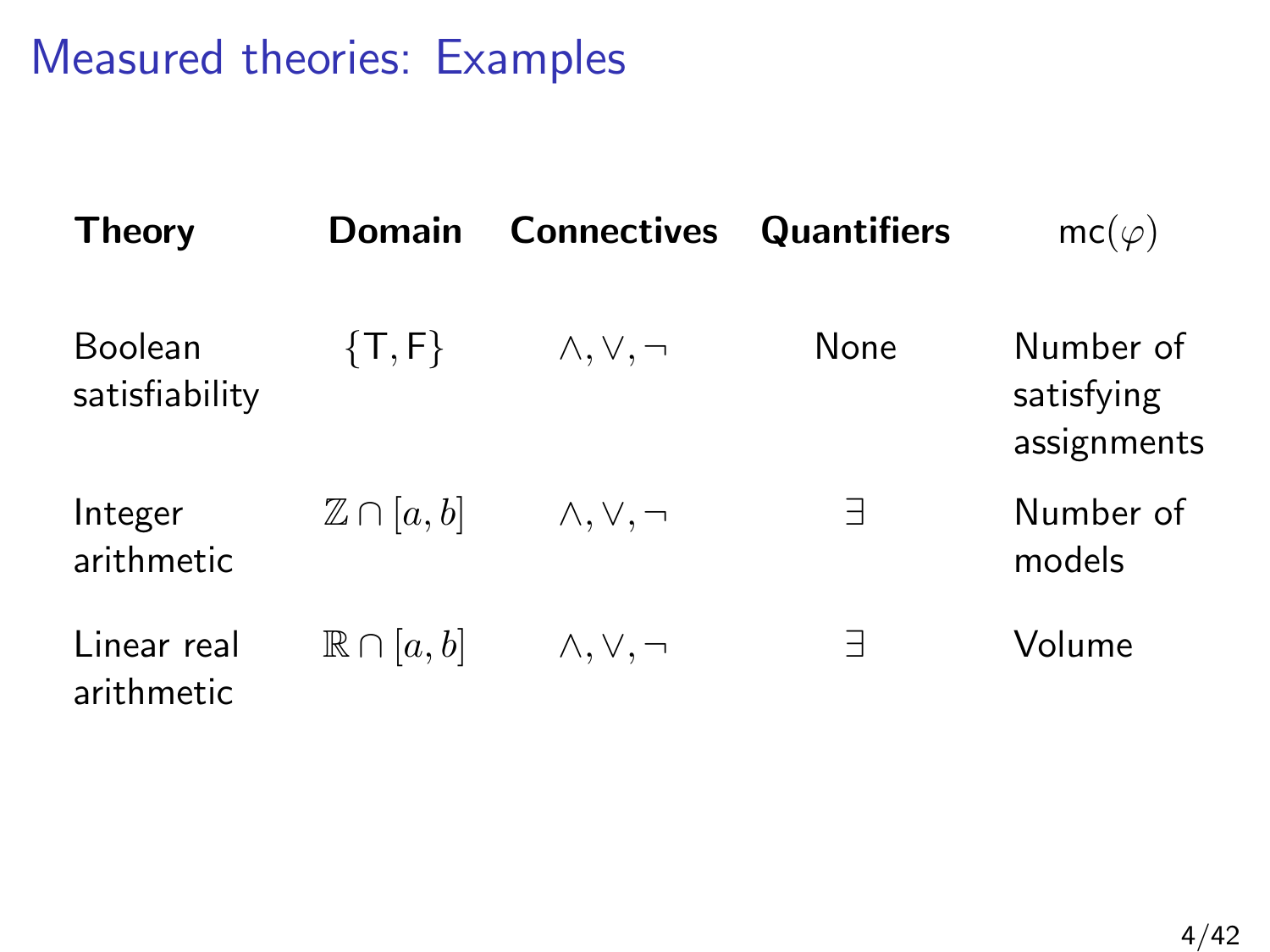

# **Tuesday** computational complexity, probability theory Wednesday randomized algorithms, Monte Carlo methods Thursday hashing-based approach to model counting **Friday** from discrete to continuous model counting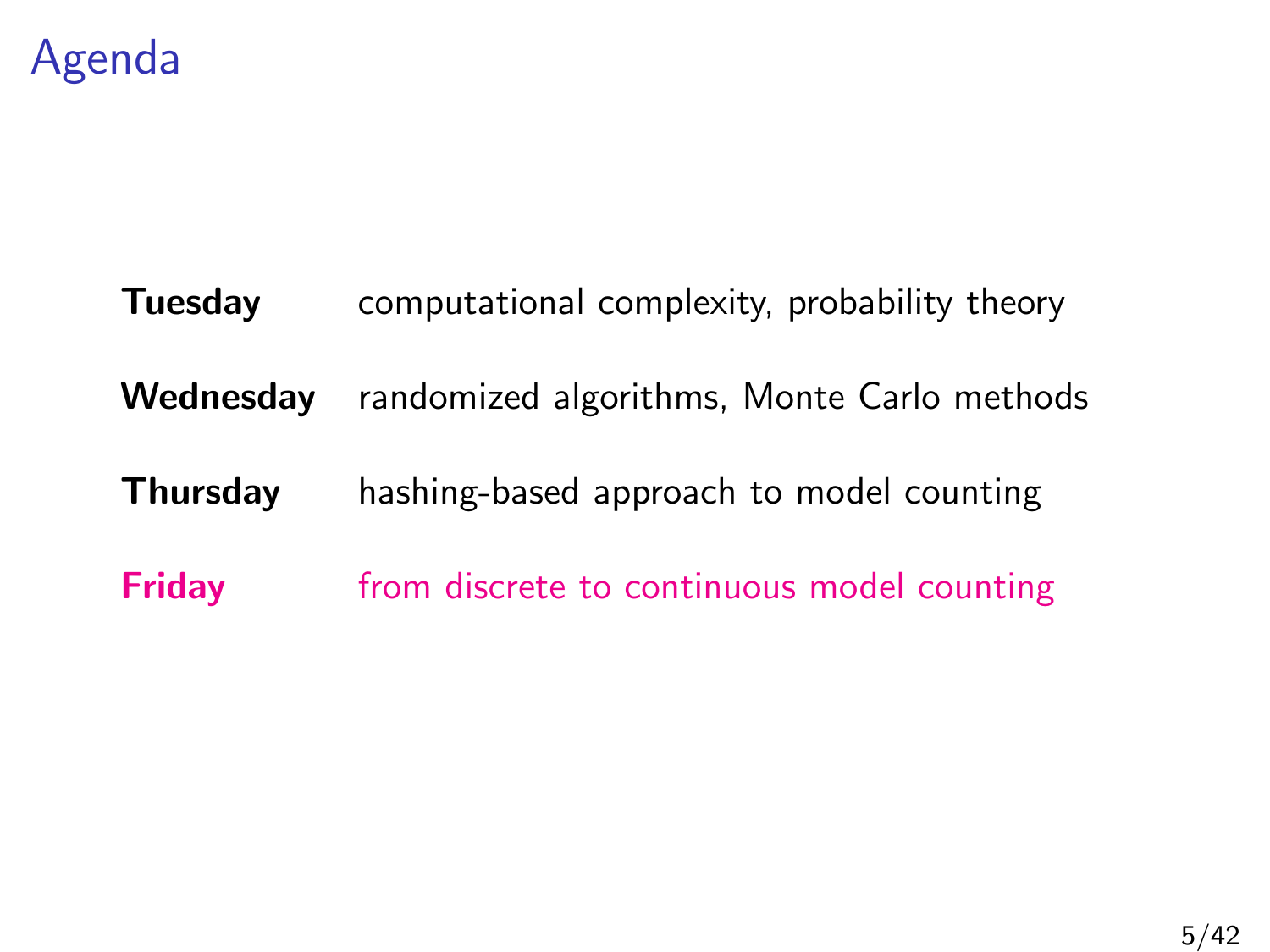# **Outline**

### 1. [Model counting for Integer Arithmetic](#page-5-0)

### 2. [Model counting for Real Arithmetic](#page-14-0) [Hashing-based approach](#page-15-0) [Computing integrals](#page-25-0)

- 3. [Other approaches and theories](#page-27-0)
- <span id="page-5-0"></span>4. [Some applications and challenges](#page-34-0)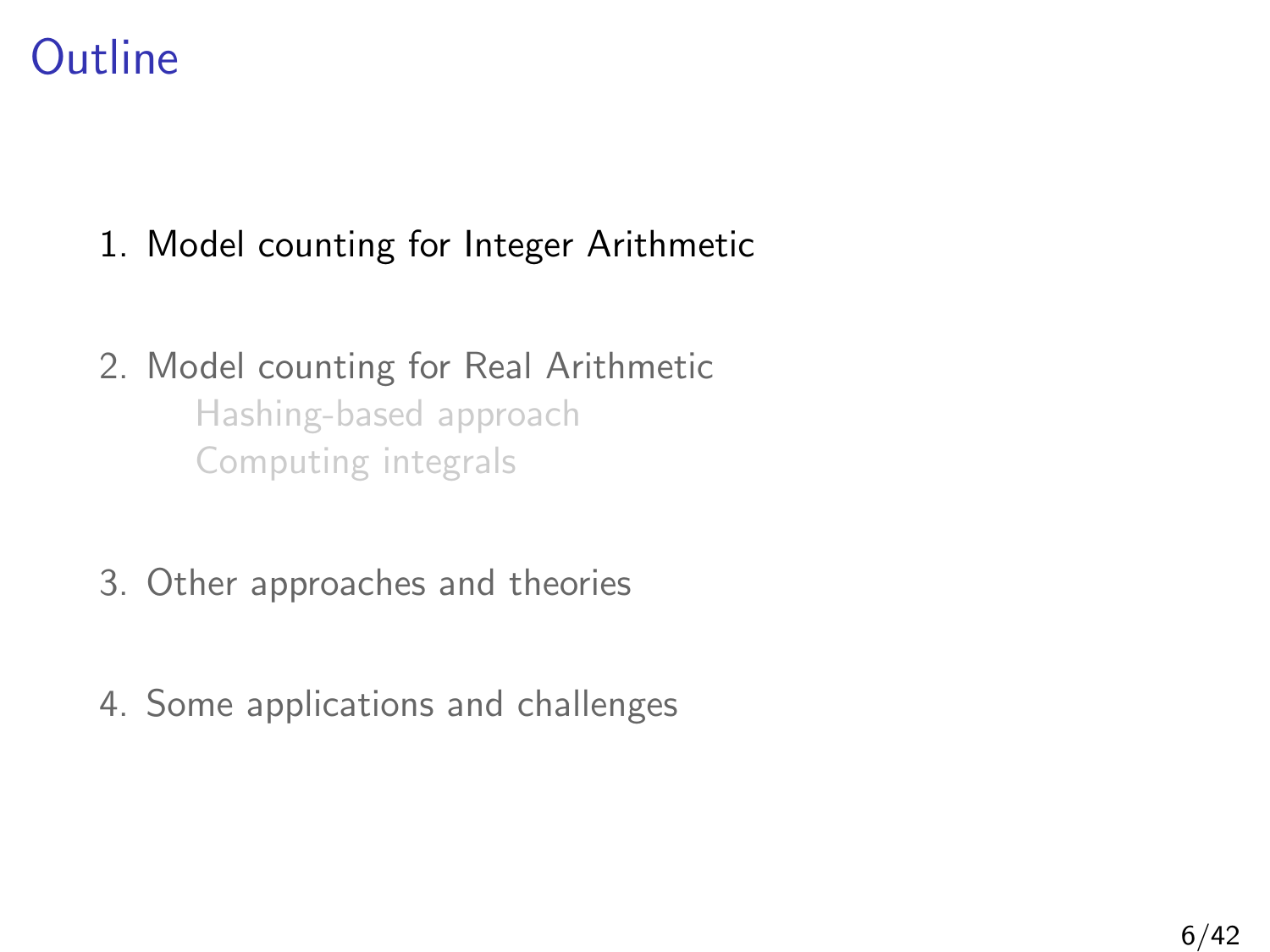# Integer Arithmetic (IA)

Syntax

- $\triangleright$  constant symbols 0 and 1
- $\triangleright$  function symbols  $+,-,$
- $\blacktriangleright$  predicate symbol  $\lt$
- $\blacktriangleright$  equality

Semantics is defined in the structure  $\langle \mathbb{Z}, +, -, \cdot, \leq \rangle$ 

Example formulas

 $even(x)$  :  $\exists y. x = y + y$  $\forall x \forall y \forall z. \ x^3 + y^3 = z^3 \rightarrow (x = 0 \lor y = 0 \lor z = 0),$ where  $x^3$  is a shortcut for  $x\cdot x\cdot x$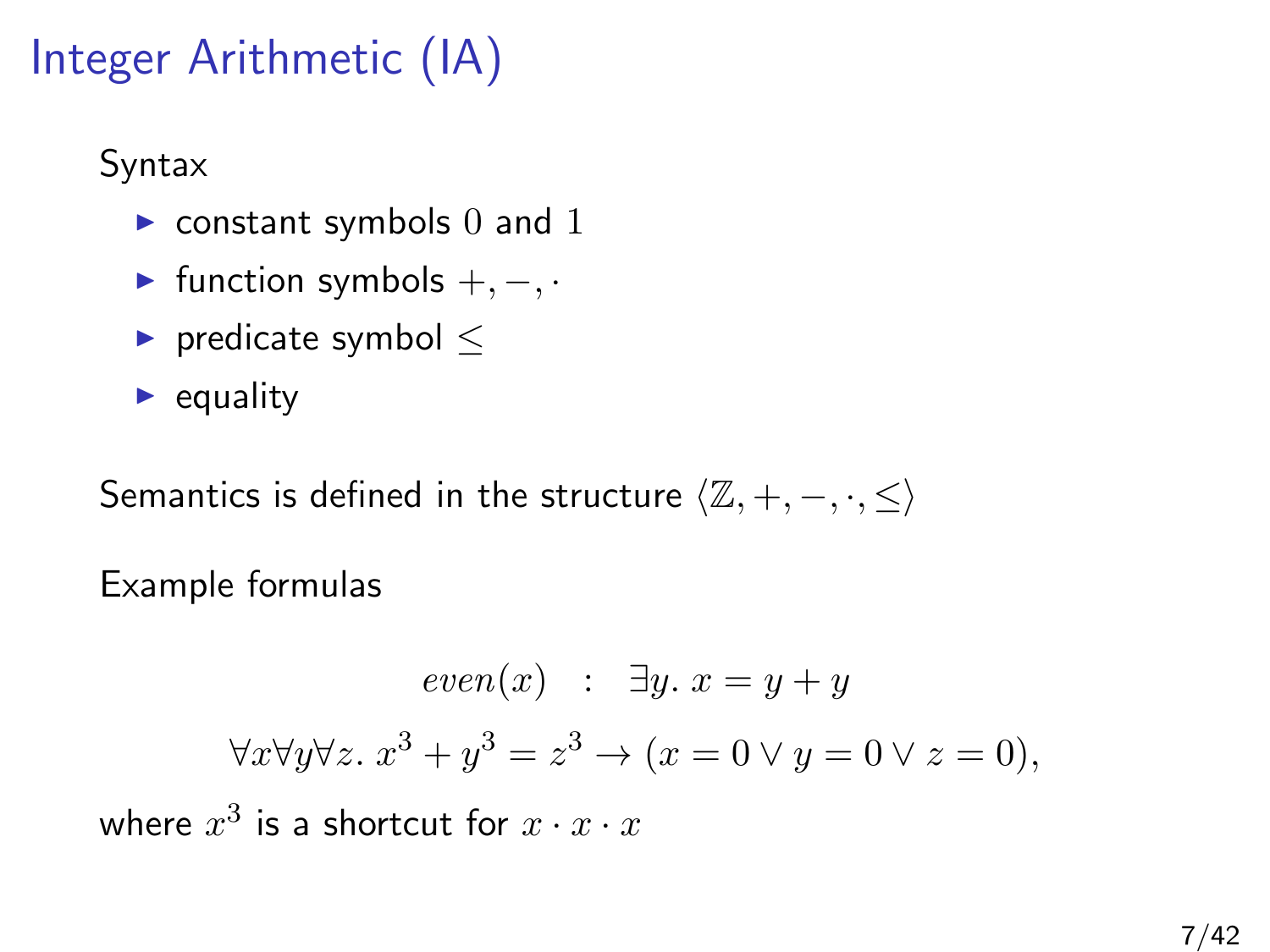# Integer Arithmetic (IA)

Syntax

- $\triangleright$  constant symbols 0 and 1
- $\triangleright$  function symbols  $+,-,$
- $\blacktriangleright$  predicate symbol  $\lt$
- $\blacktriangleright$  equality

Semantics is defined in the structure  $\langle \mathbb{Z}, +, -, \cdot, \leq \rangle$ 

With multiplication, checking satisfiability is undecidable.

If the variable domains are bounded, then satisfiability is decidable.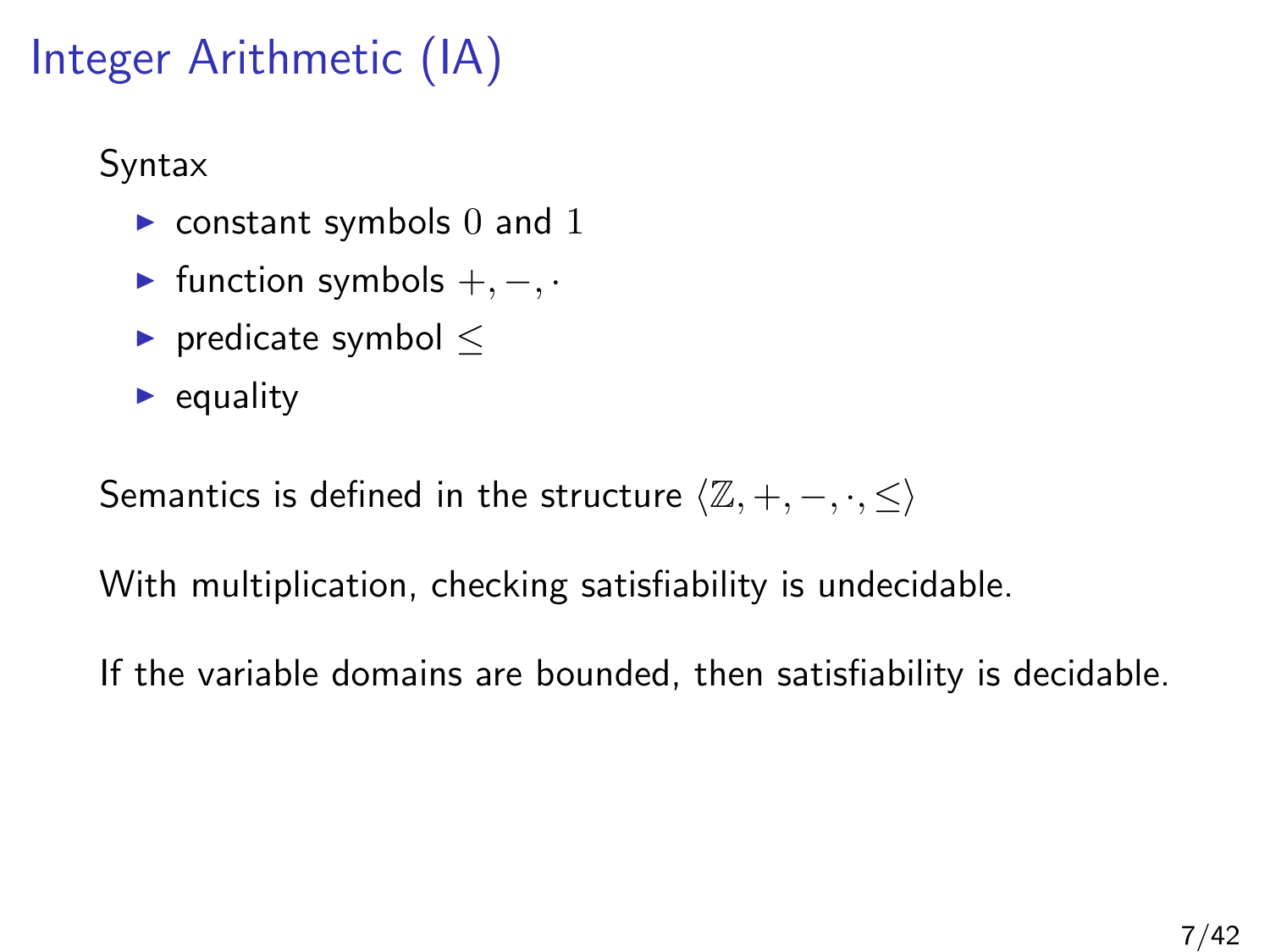### Recap: Hashing-based approximate  $\#\text{SAT}$ [Jerrum, Valiant, Vazirani 1986]

$$
\varphi(\boldsymbol{x}) = \varphi(x_1, \dots, x_n)
$$
 propositional formula  
mc( $\varphi$ ) = ?

Idea:

- 1. Take an appropriate hash function  $h: \{0,1\}^n \rightarrow \{0,1\}^m$ .
- 2. Take  $\psi(\mathbf{x}) = \varphi(\mathbf{x}) \wedge (h(\mathbf{x}) = 0^m)$ .
- 3. On expectation, mc( $\psi$ ) = mc( $\varphi$ )/2<sup>m</sup>.
- 4.  $\psi$  is satisfiable with high probability if mc $(\varphi) \gg 2^m$ .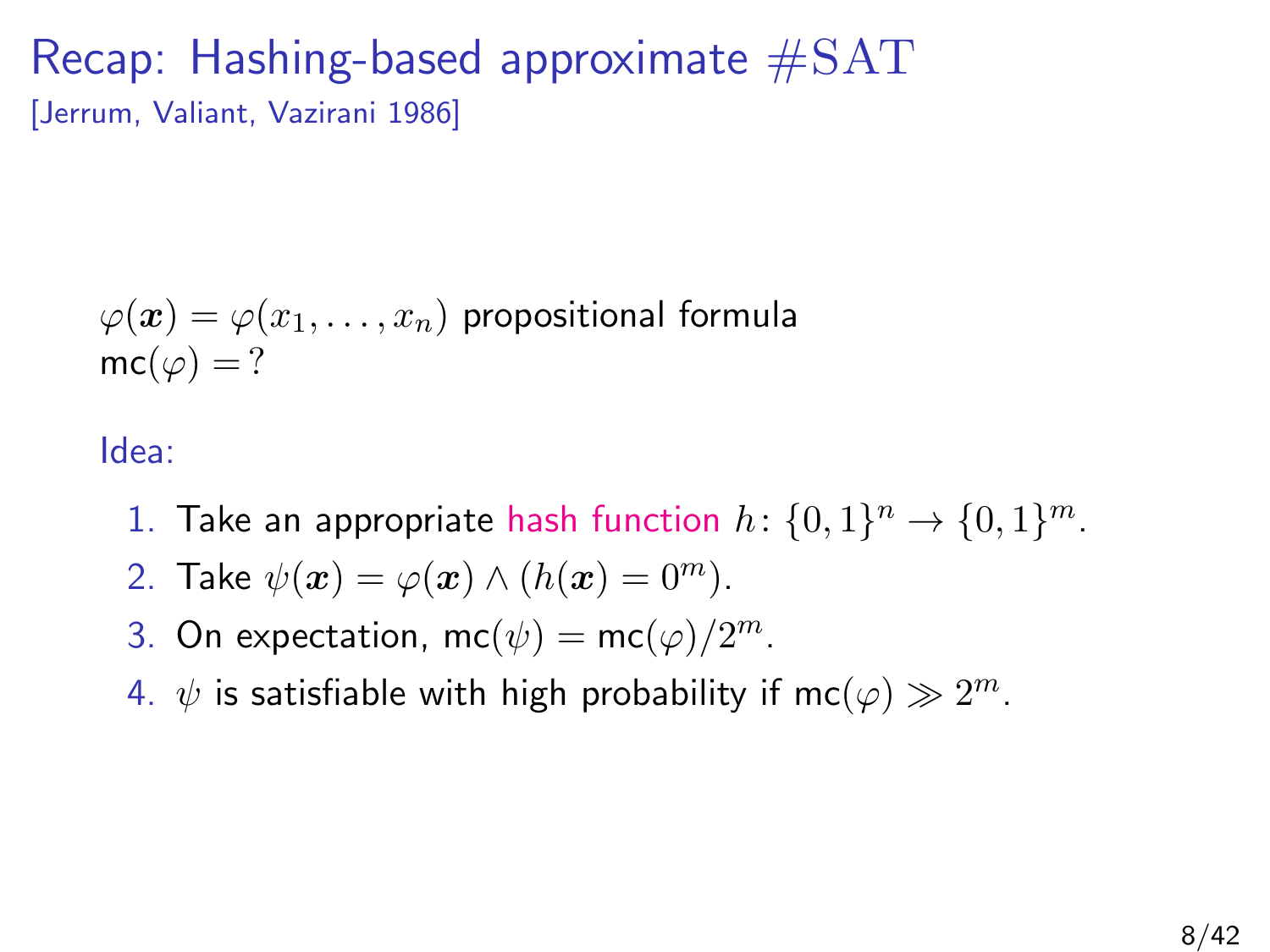Hashing approach for  $\#P$  problems

Theorem [Jerrum, Valiant, Vazirani 1986]

approximate  $\#\mathbf{P} \subseteq \mathbf{BPP^{NP}}$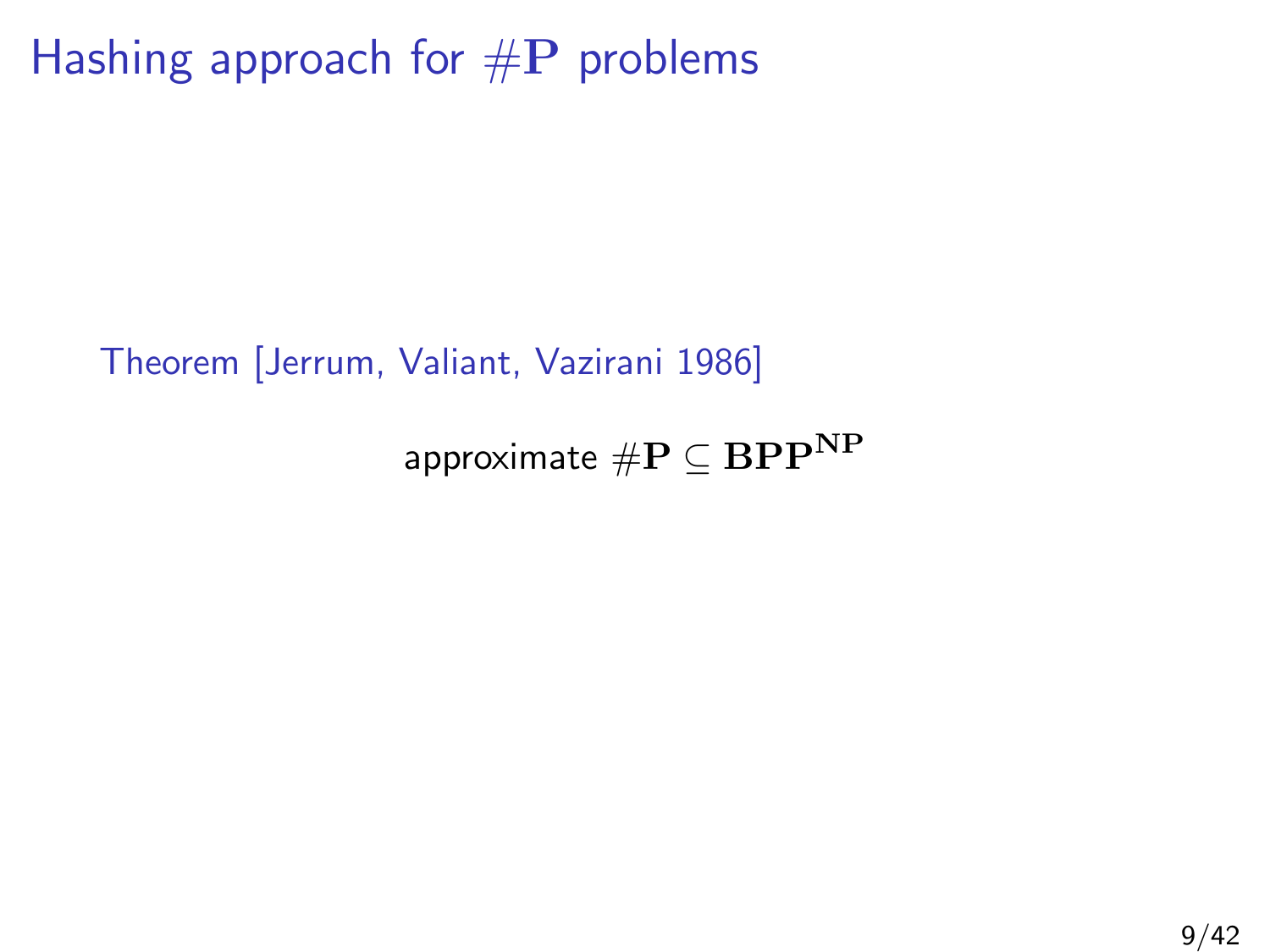# Approximate #SMT for Integer Arithmetic

#### Example:

$$
\varphi(u, v) = (0 \le u \le 4) \land (1 \le v \le 4) \land (u - v \ge 0)
$$

Hash function:  $h(x) = A \cdot x + b$ , coefficients from  $\{0, 1\}$  u.a.r.

### Queries to SMT solver:

$$
\varphi(u, v)
$$
  
 
$$
\wedge (\boldsymbol{x} = \text{bin}(u, v))
$$
  
 
$$
\wedge (A \cdot \boldsymbol{x} + \boldsymbol{b} = 0^m)
$$

(in integer variables)  $(hinary encoding)$ (hashing into  $m$  bits)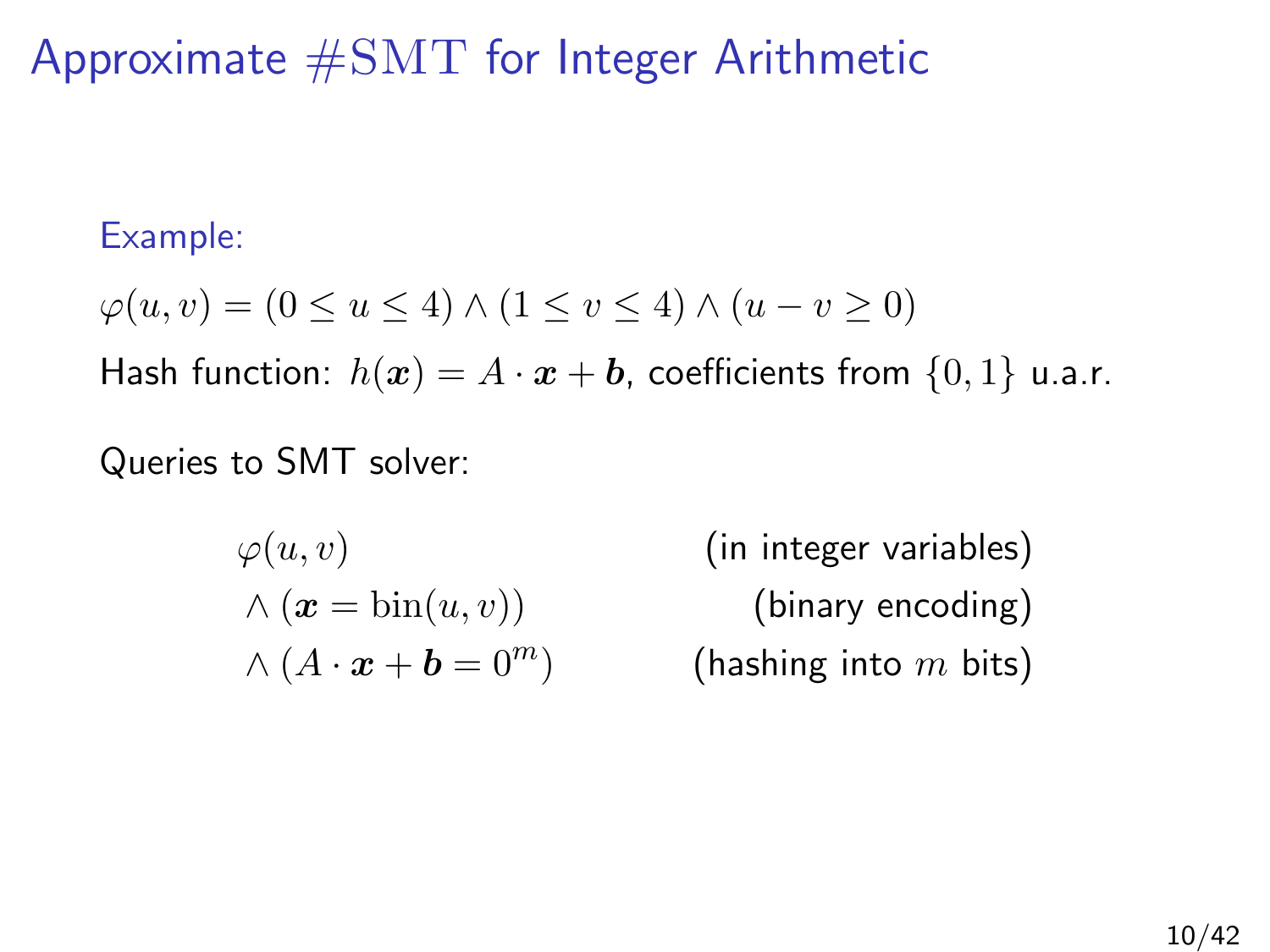What changes compared to #SAT?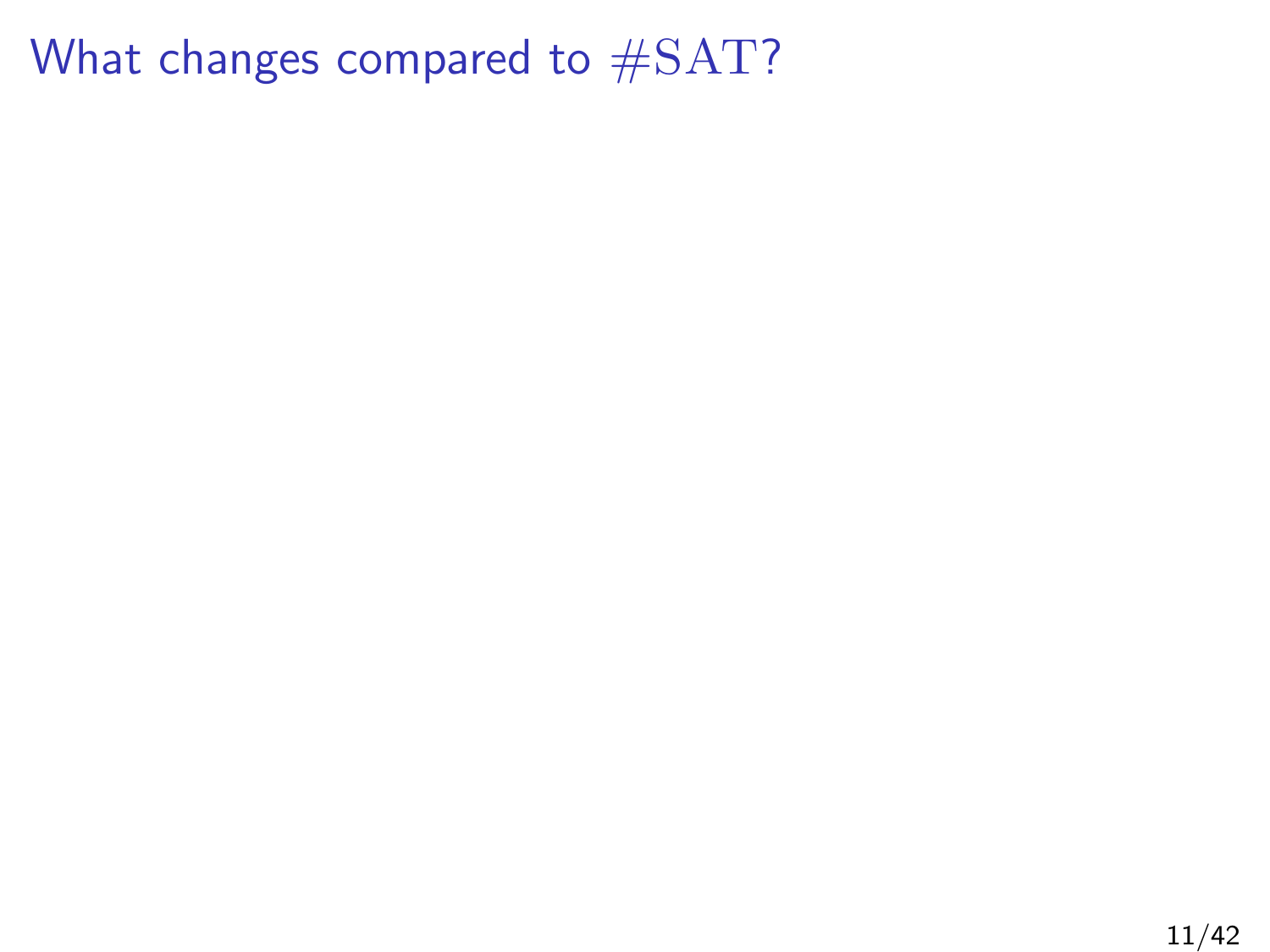What changes compared to  $\#SAT$ ?

- Auxiliary variables x from binary encoding
- $\triangleright$  Since we use an SMT solver for IA, the formula  $\varphi$  can be an arbitrary quantifier-free formula in IA
- In fact, existentially quantified  $\varphi$  are also fine (both here and in the propositional case)
- $\triangleright$  We can also use hash functions based on integers not bits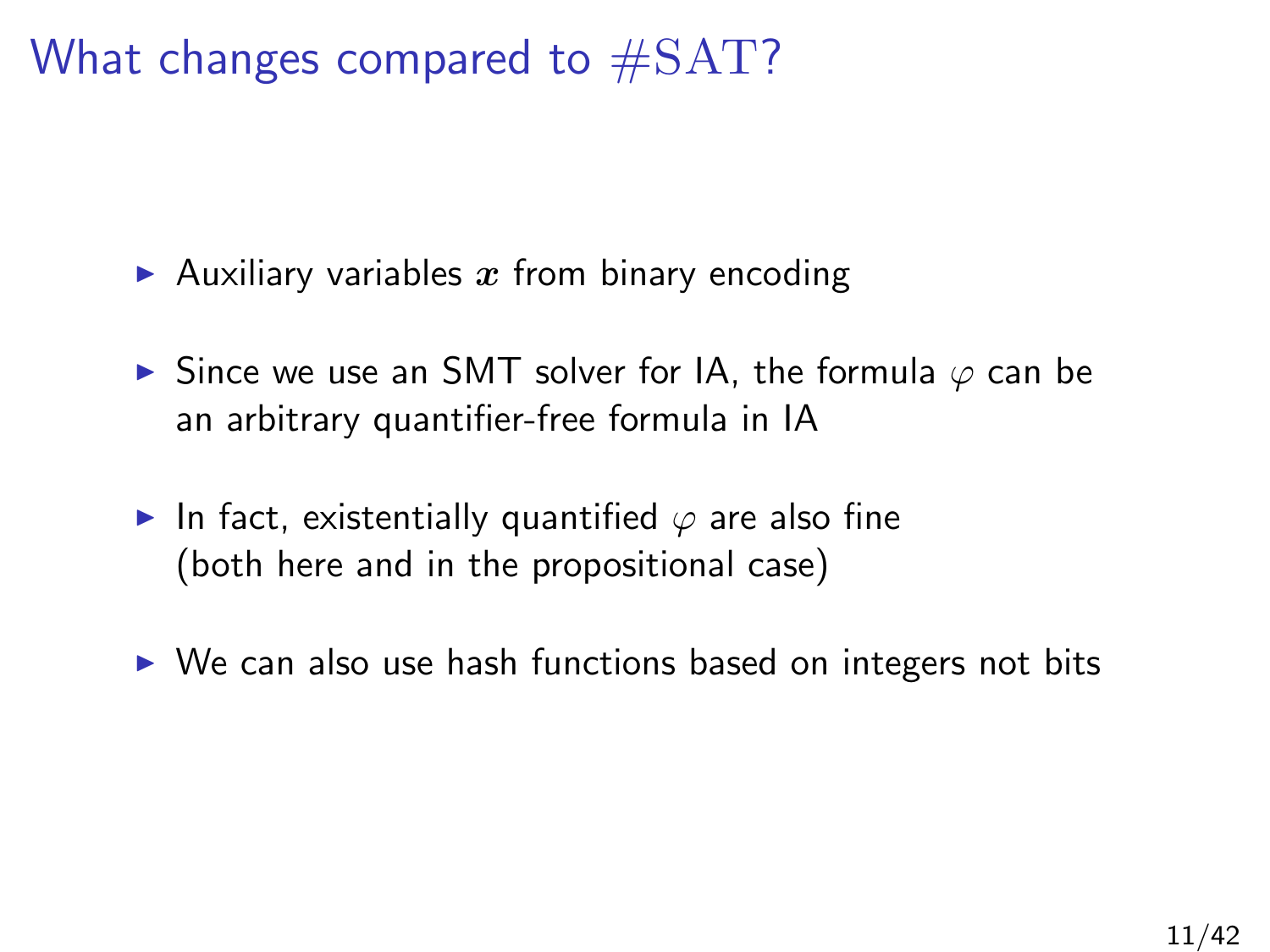# Summary: Approximate #SMT [IA]

#### Theorem

 $\#\text{SMT}$  for bounded integer arithmetic (IA) can be approximated with a multiplicative error by a polynomial-time randomized algorithm that has oracle access to satisfiability of formulas in IA.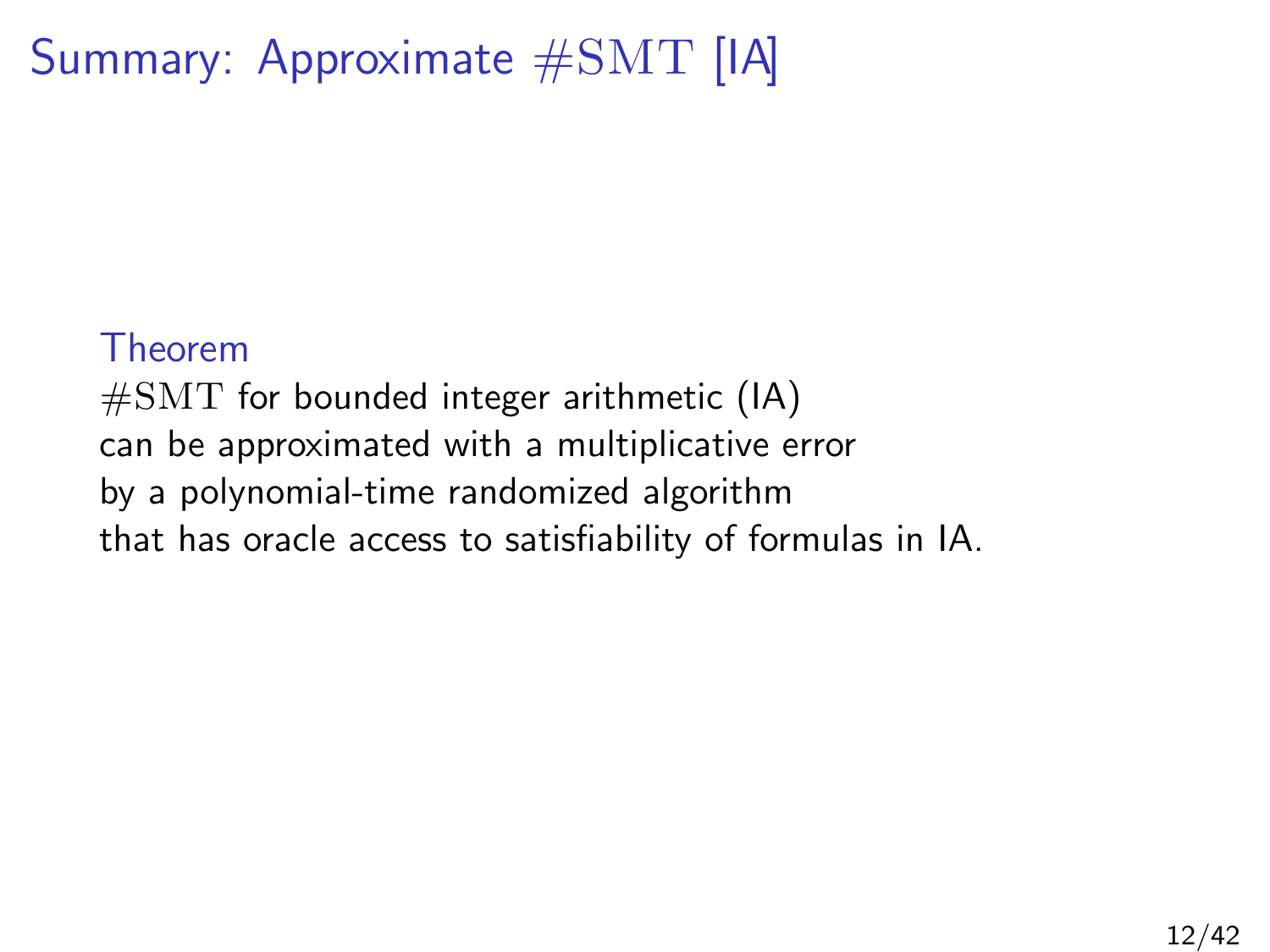# **Outline**

- 1. [Model counting for Integer Arithmetic](#page-5-0)
- 2. [Model counting for Real Arithmetic](#page-14-0) [Hashing-based approach](#page-15-0) [Computing integrals](#page-25-0)
- 3. [Other approaches and theories](#page-27-0)
- <span id="page-14-0"></span>4. [Some applications and challenges](#page-34-0)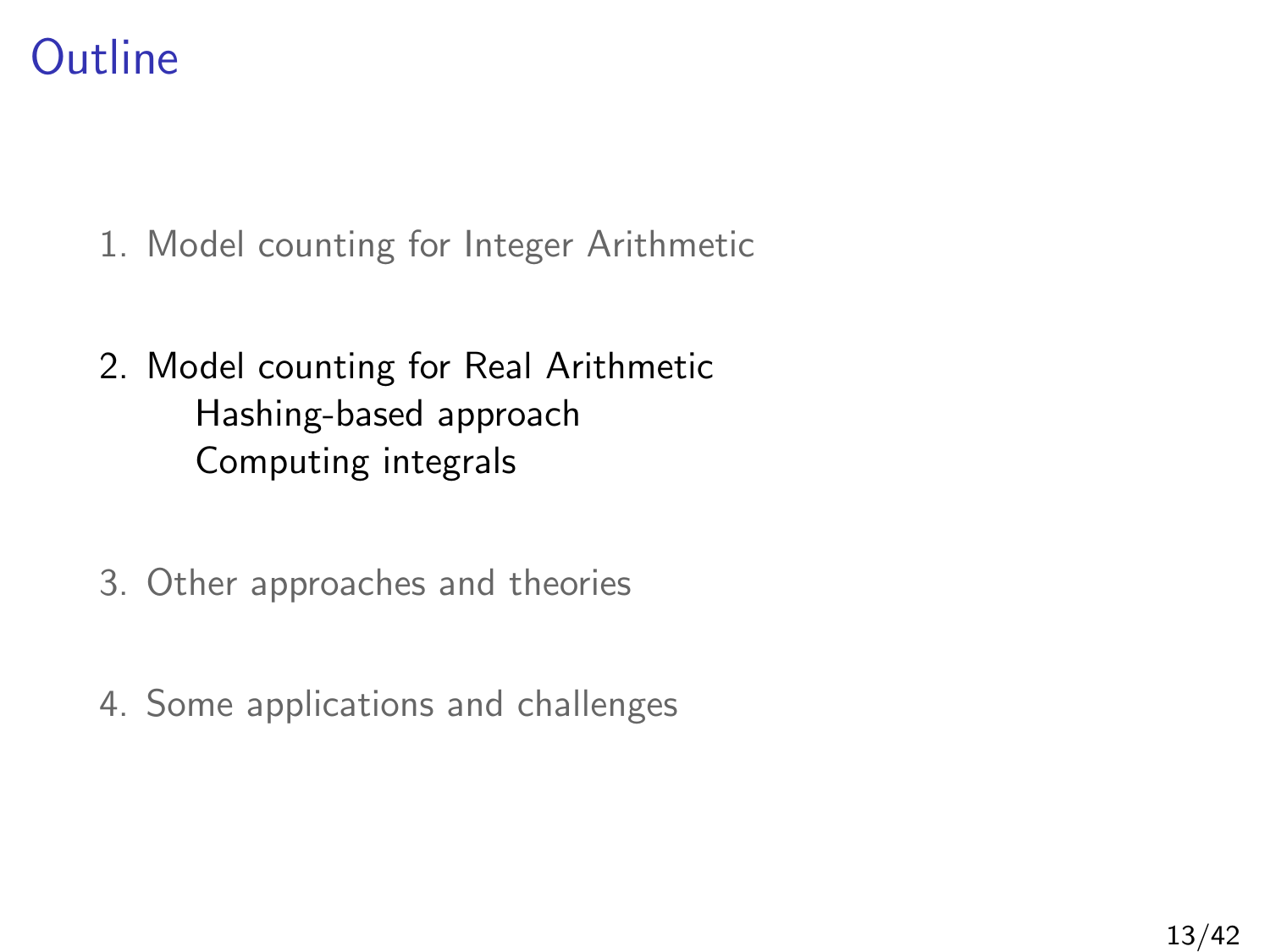# Real Arithmetic (RA)

Syntax

- $\blacktriangleright$  constant symbols 0 and 1
- $\triangleright$  function symbols  $+,-,$
- $\blacktriangleright$  predicate symbol  $\lt$
- $\blacktriangleright$  equality

Semantics is defined in the structure  $\langle \mathbb{R}, +, -, \cdot, \leq \rangle$ 

Example formula

<span id="page-15-0"></span>
$$
\exists x. \ x > 1 \land x \cdot x - x - 1 = 0
$$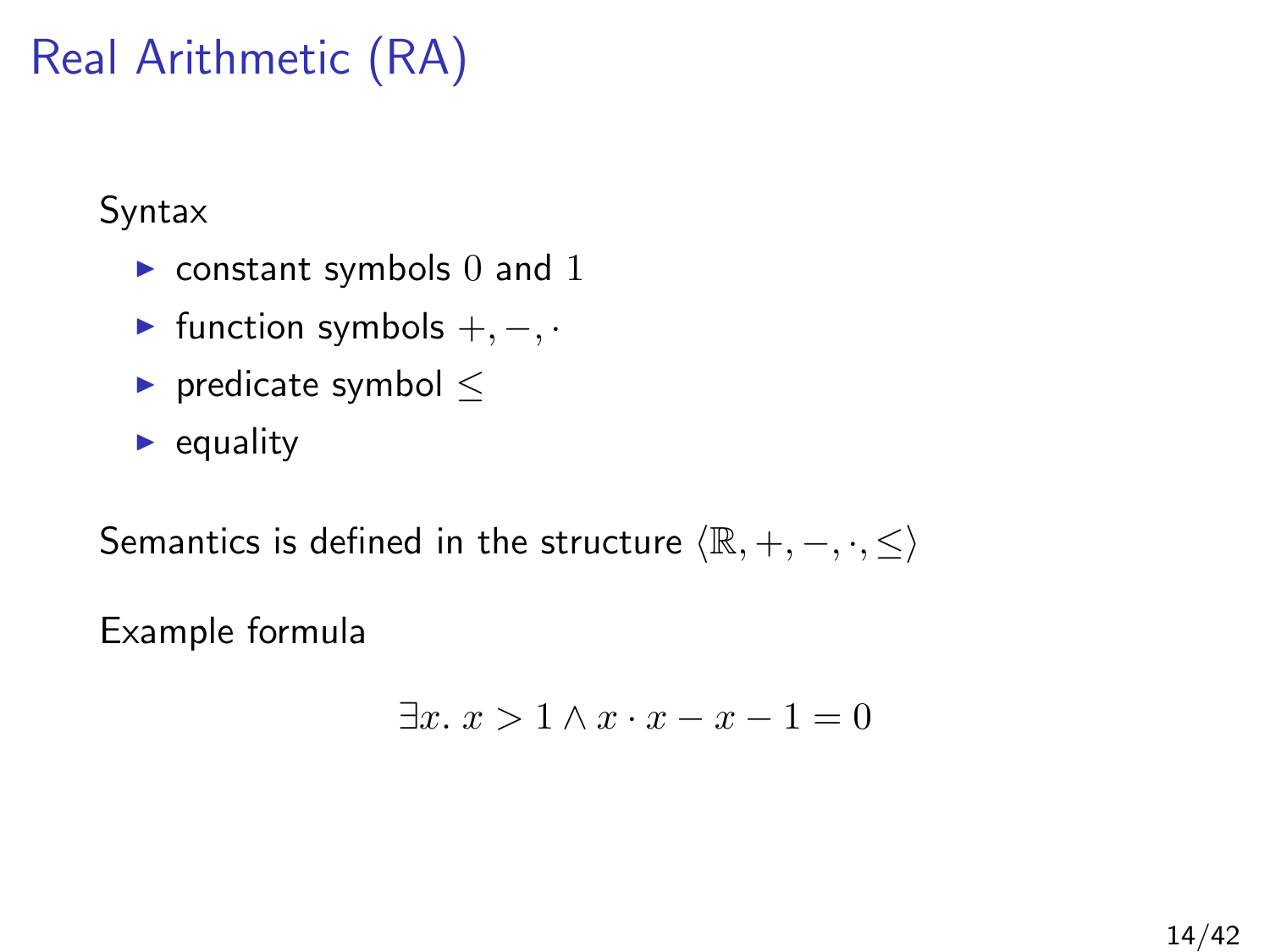# Real Arithmetic (RA)

Syntax

- $\blacktriangleright$  constant symbols 0 and 1
- $\triangleright$  function symbols  $+,-,$
- $\blacktriangleright$  predicate symbol  $\lt$
- $\blacktriangleright$  equality

Semantics is defined in the structure  $\langle \mathbb{R}, +, -, \cdot, \leq \rangle$ 

### Linear fragment

- $\triangleright$  extend the set of constant symbols with the computable reals
- restrict  $\cdot$  so that at least one argument is a constant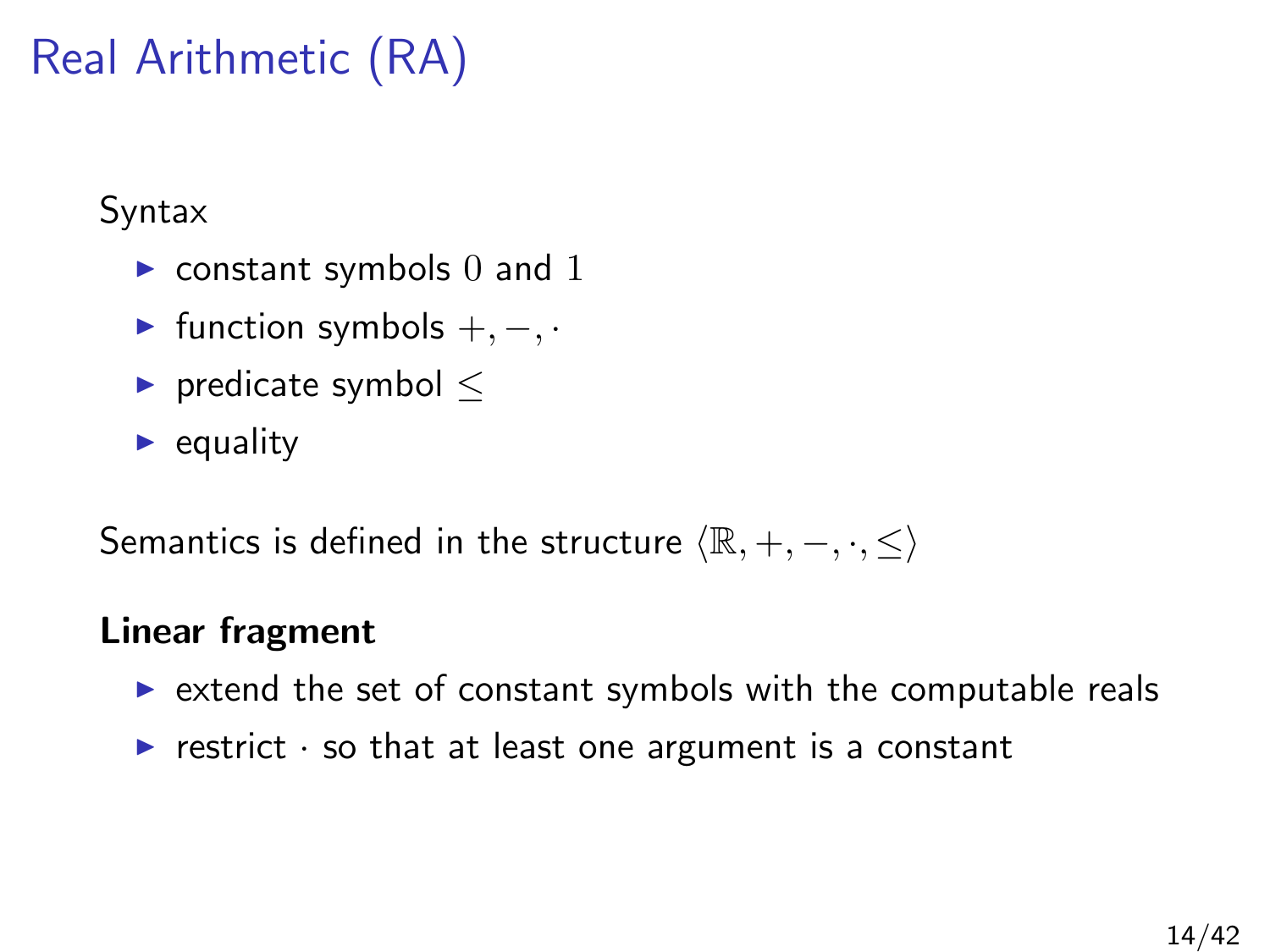Model counting for Real Arithmetic

Which model counting procedures for Real Arithmetic have we already seen?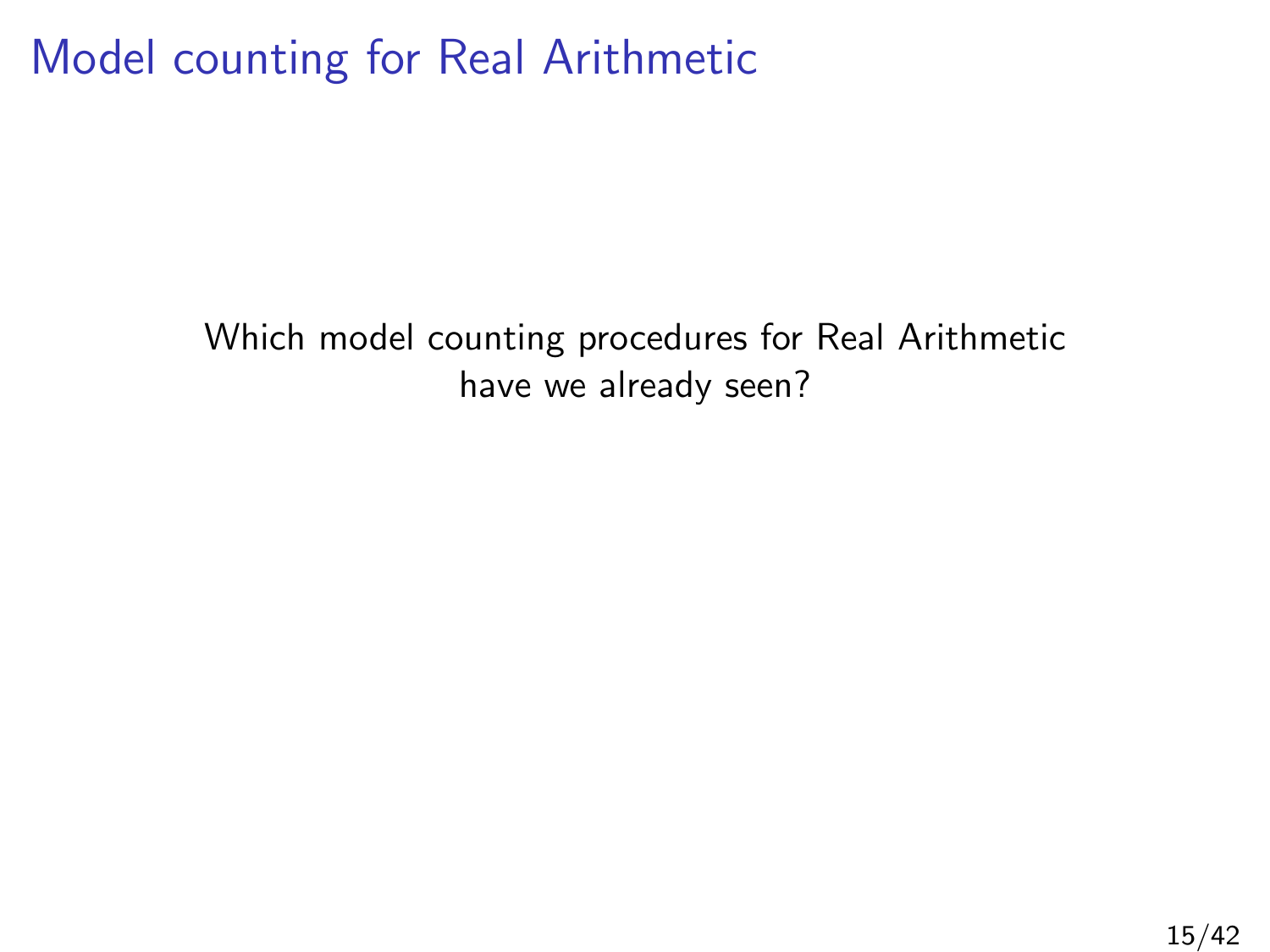Model counting for Real Arithmetic

### Which model counting procedures for Real Arithmetic have we already seen?

- $\blacktriangleright$  Monte Carlo sampling
- ▶ Markov chain Monte Carlo (if  $\llbracket \varphi \rrbracket$  is convex)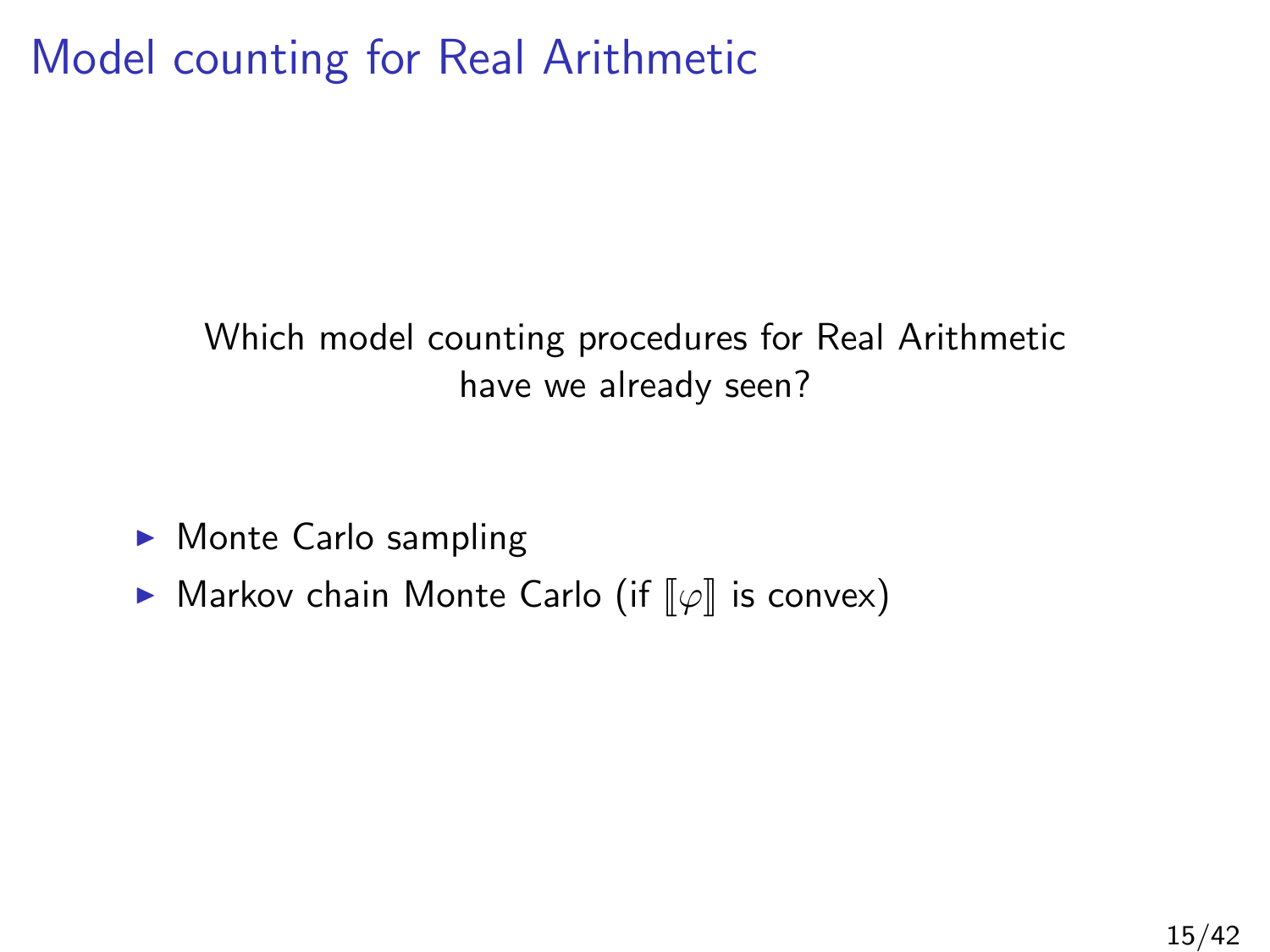Model counting: From integers to reals

### Discretization:

- $\blacktriangleright$  Partition the domain  $[a,b]^n$  into cubes
- $\triangleright$  Overapproximate the body with the cubes it intersects

#### Complexity-theoretic point of view:

Reduce to a  $\#P$  problem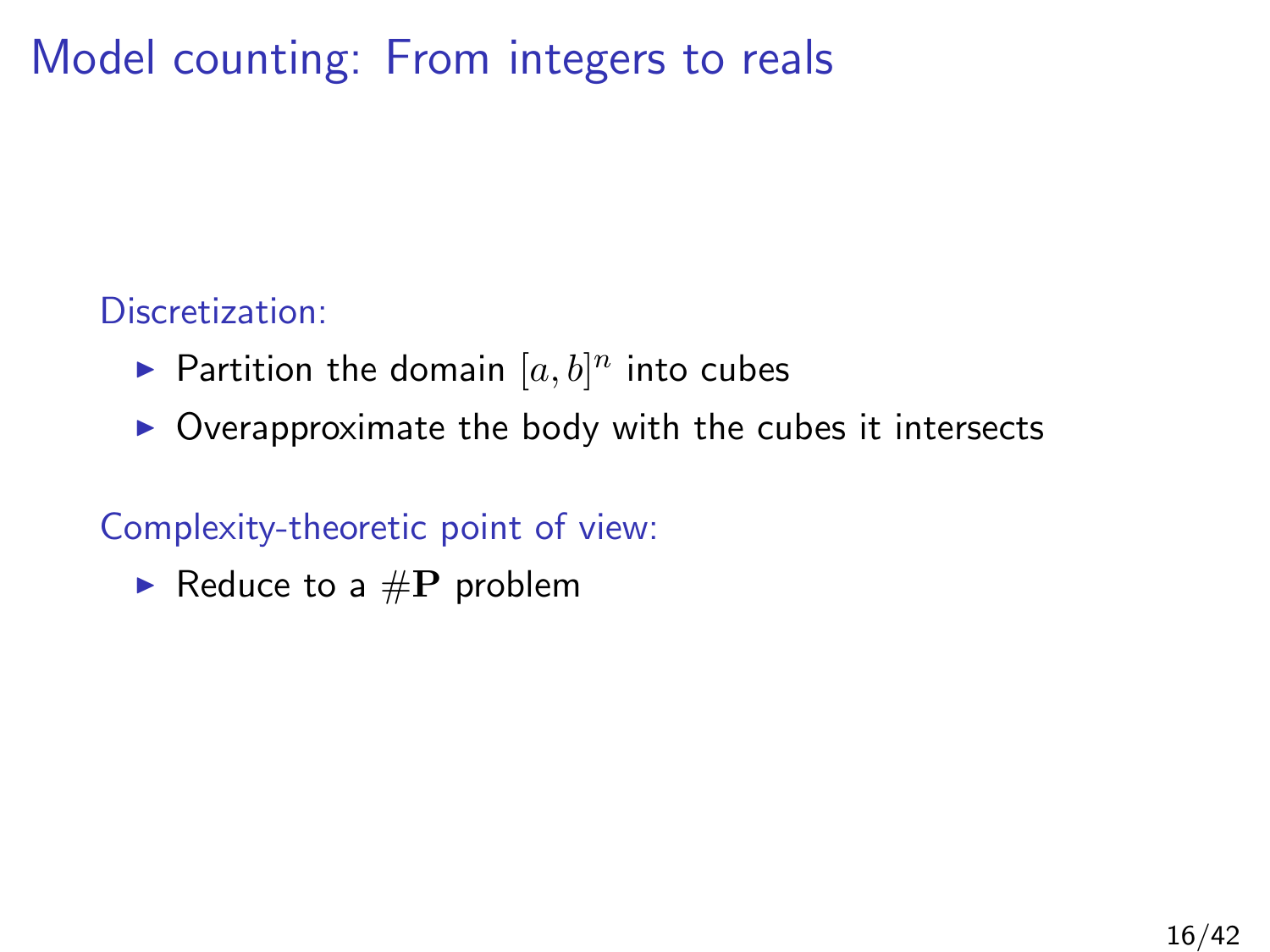Model counting: From integers to reals

Approximation error: total volume of cut cubes Formula size: log(number of all cubes)

Example:

Variables  $x, y \in [0, 4] \subseteq \mathbb{R}$  $x \leq 4$ y  $\geq 1$  $x - y \geq 0$ 



16 cubes 4 cut cubes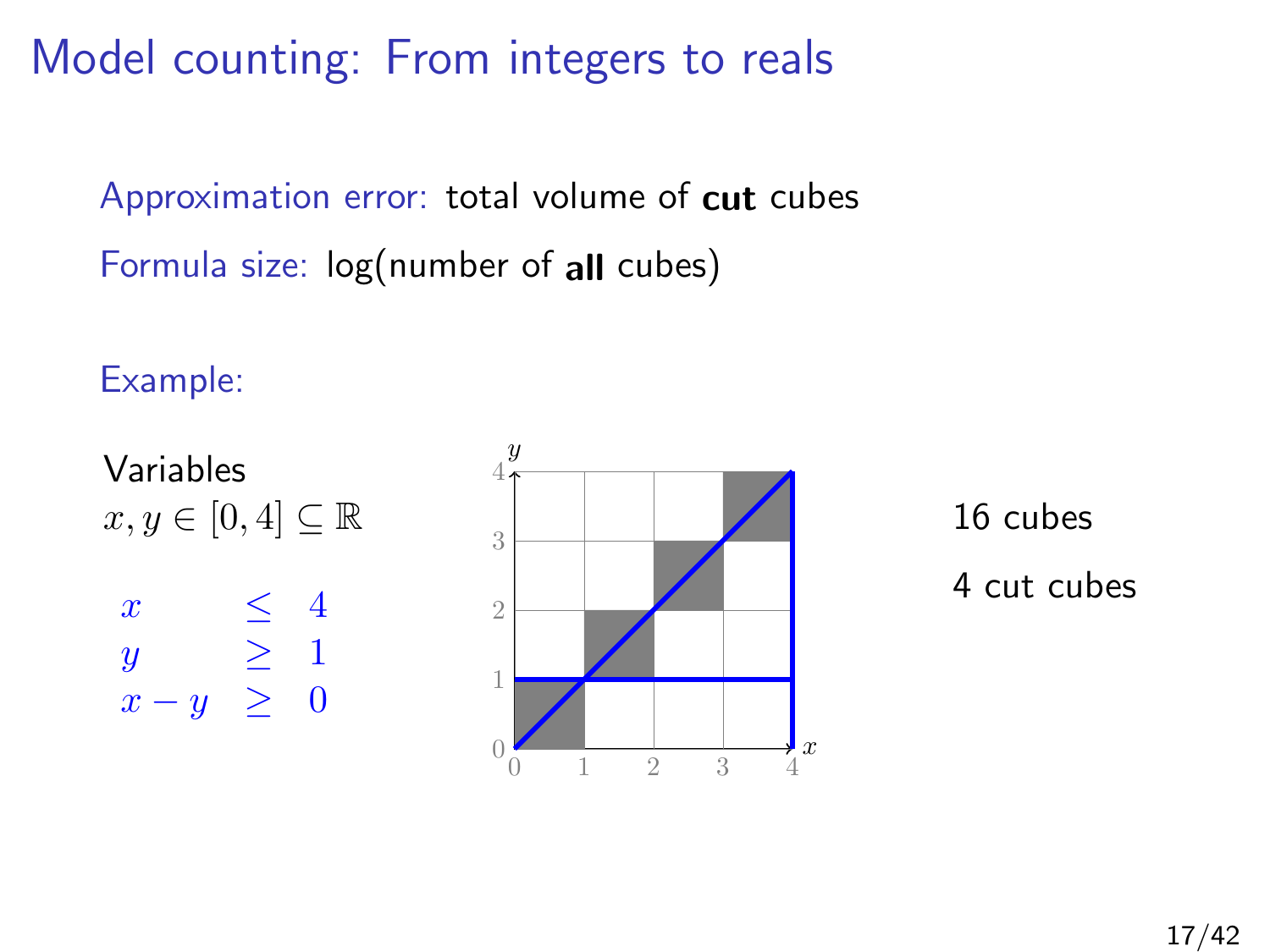Model counting: From integers to reals

Approximation error: total volume of cut cubes Formula size: log(number of all cubes)

Theorem [Dyer, Frieze 1988] Approximate volume computation ( $\# \text{SMT}$ ) for polytopes reduces to  $\#P$ .

Limitation: applicable only to quantifier-free formulas RA : Formulas contain existential quantifiers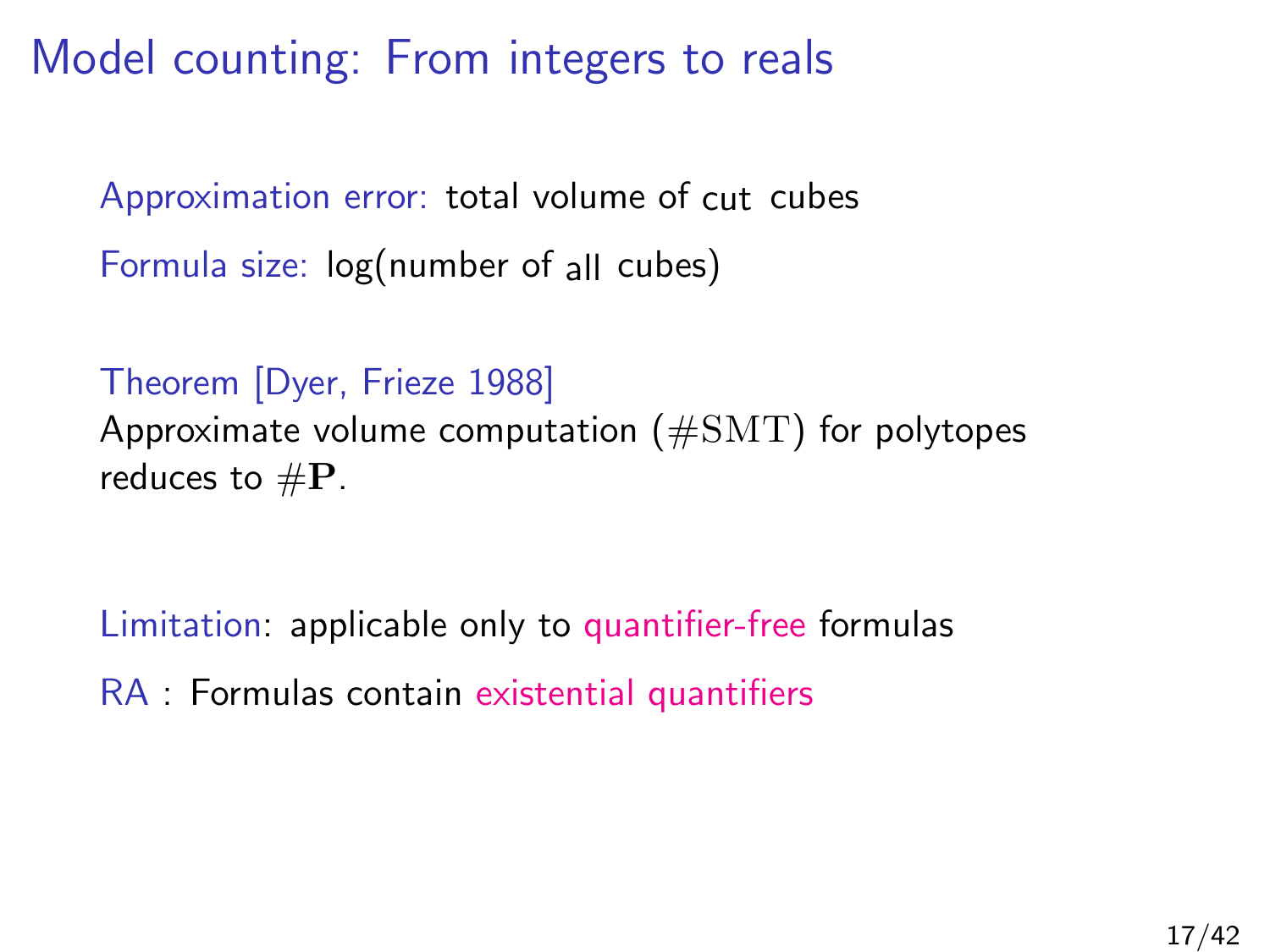# Model counting for linear real arithmetic

Input:  $\varphi(x) = \exists z \, \Phi(x, z)$ Output: approximation of mc $(\varphi)$ 

#### Example:







16 cubes 8 cut cubes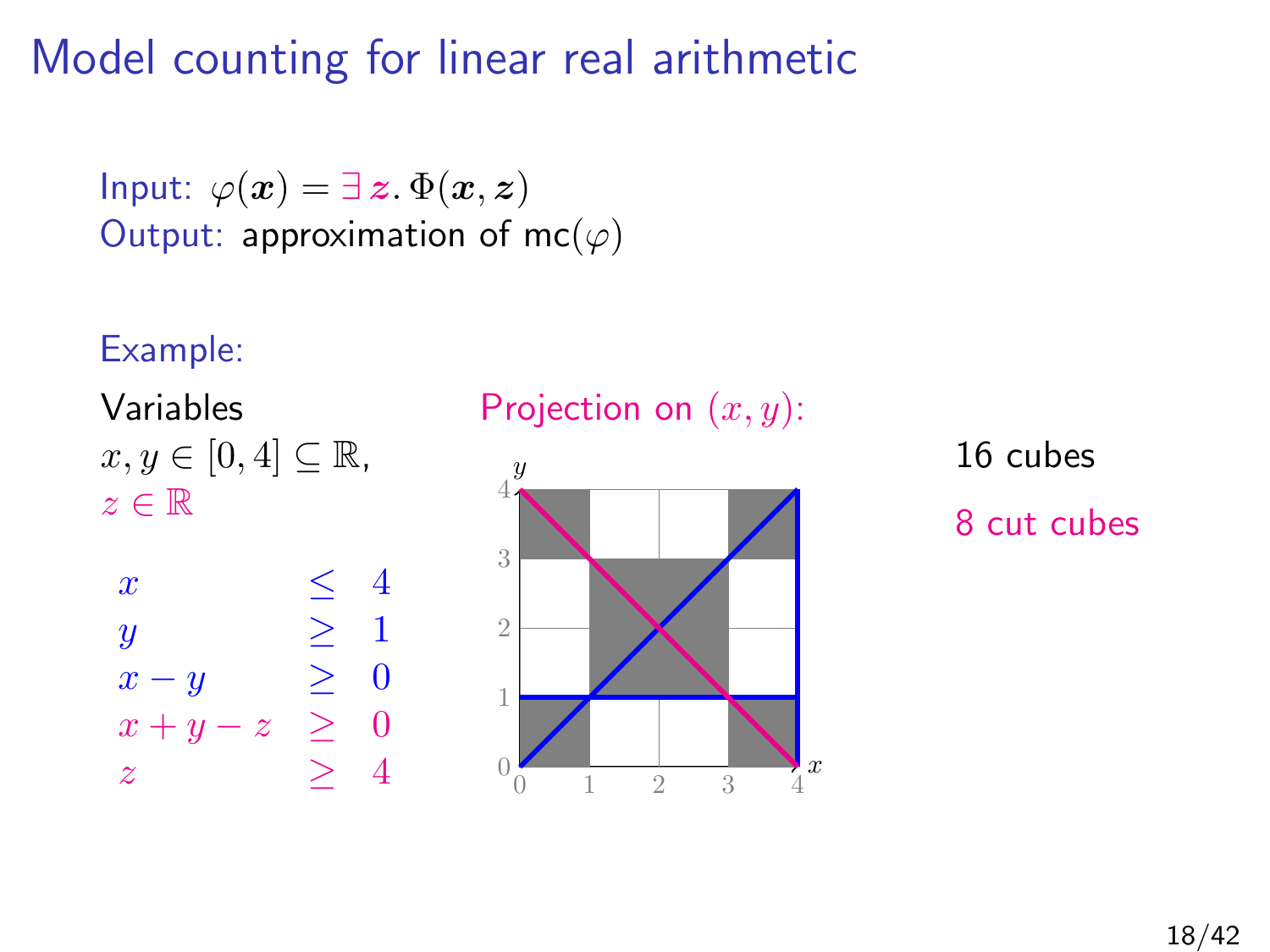# Model counting for linear real arithmetic

Input:  $\varphi(x) = \exists z \, \Phi(x, z)$ Output: approximation of mc $(\varphi)$ 

#### Lemma

Number of cutting hyperplanes is at most  $2^l$ , where l is the number of atomic predicates in  $\Phi$ .

### **Corollary**

Number of cubes increases by an exponential factor, number of bit variables increases by a polynomial.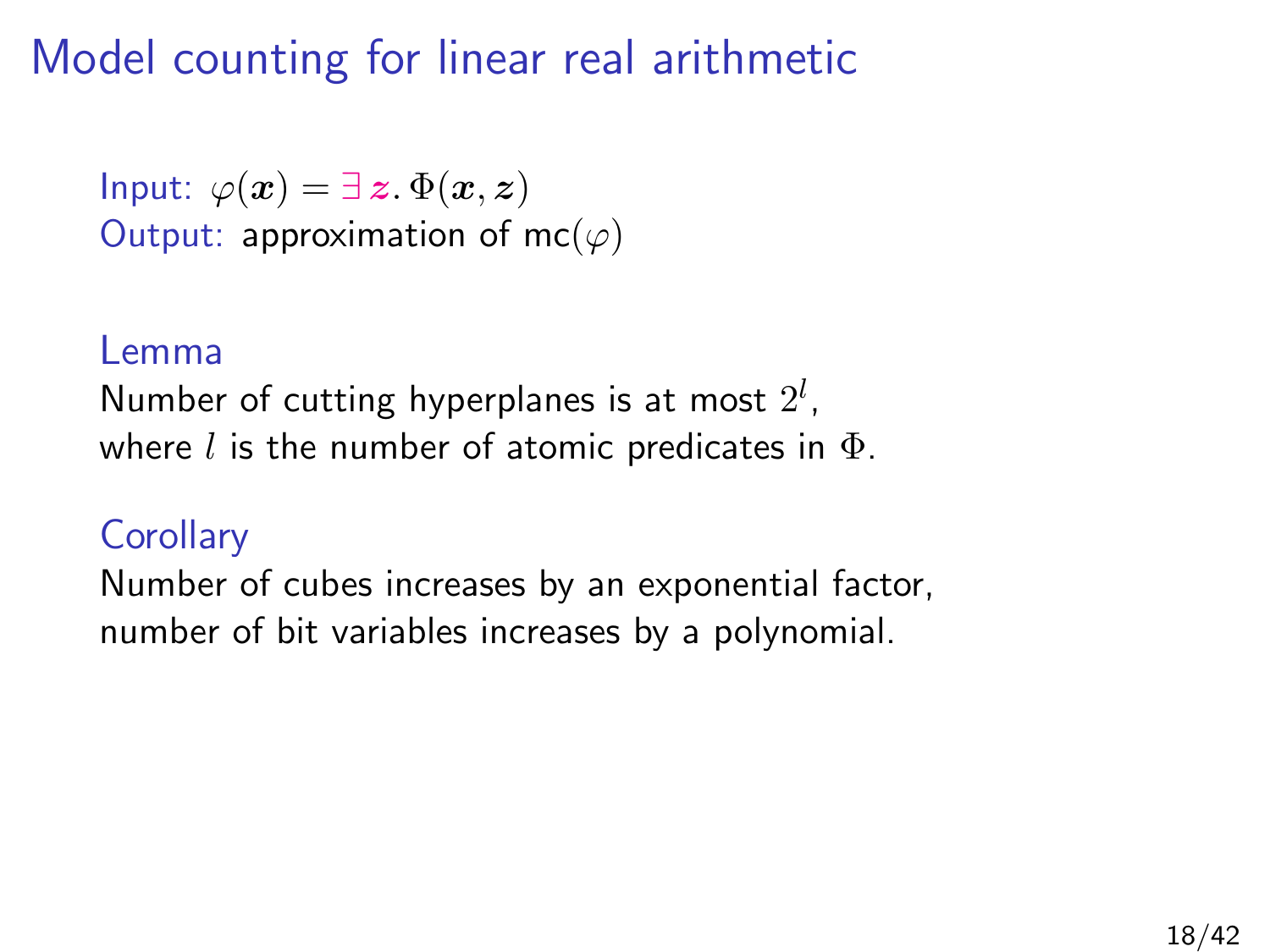# Summary: Approximate #SMT [RA]

#### Theorem

 $\#\text{SMT}$  for linear real arithmetic (RA) can be approximated with an additive error by a polynomial-time randomized algorithm that has oracle access to satisfiability of formulas in  $IA + RA$ .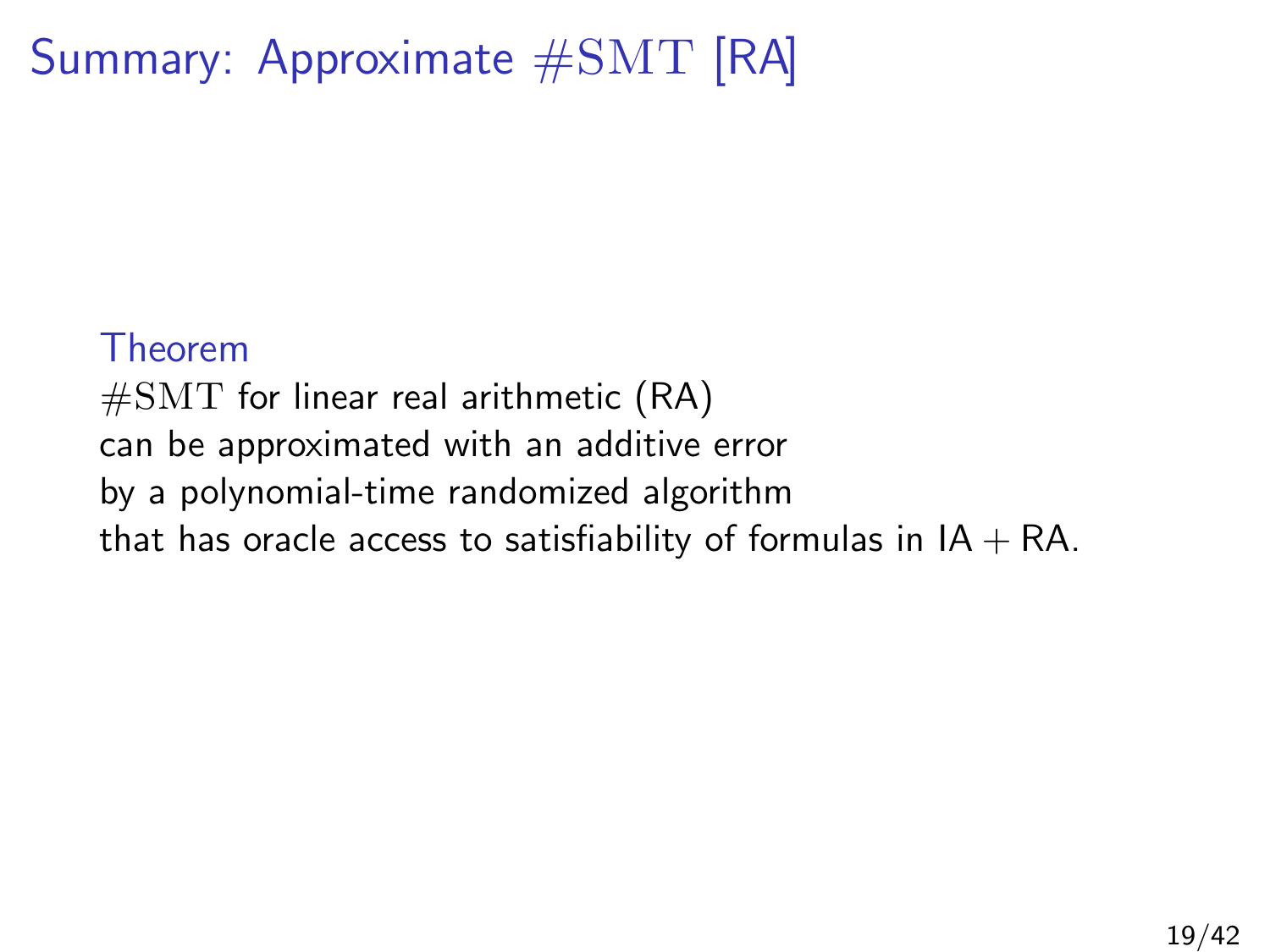Model counting and computing integrals

A different world:

<span id="page-25-0"></span>
$$
I = \int\limits_{a}^{b} f(x) \, dx
$$

Now  $I = \mu([a, b])$  for a measure that has density f. Cannot we compute such integrals efficiently?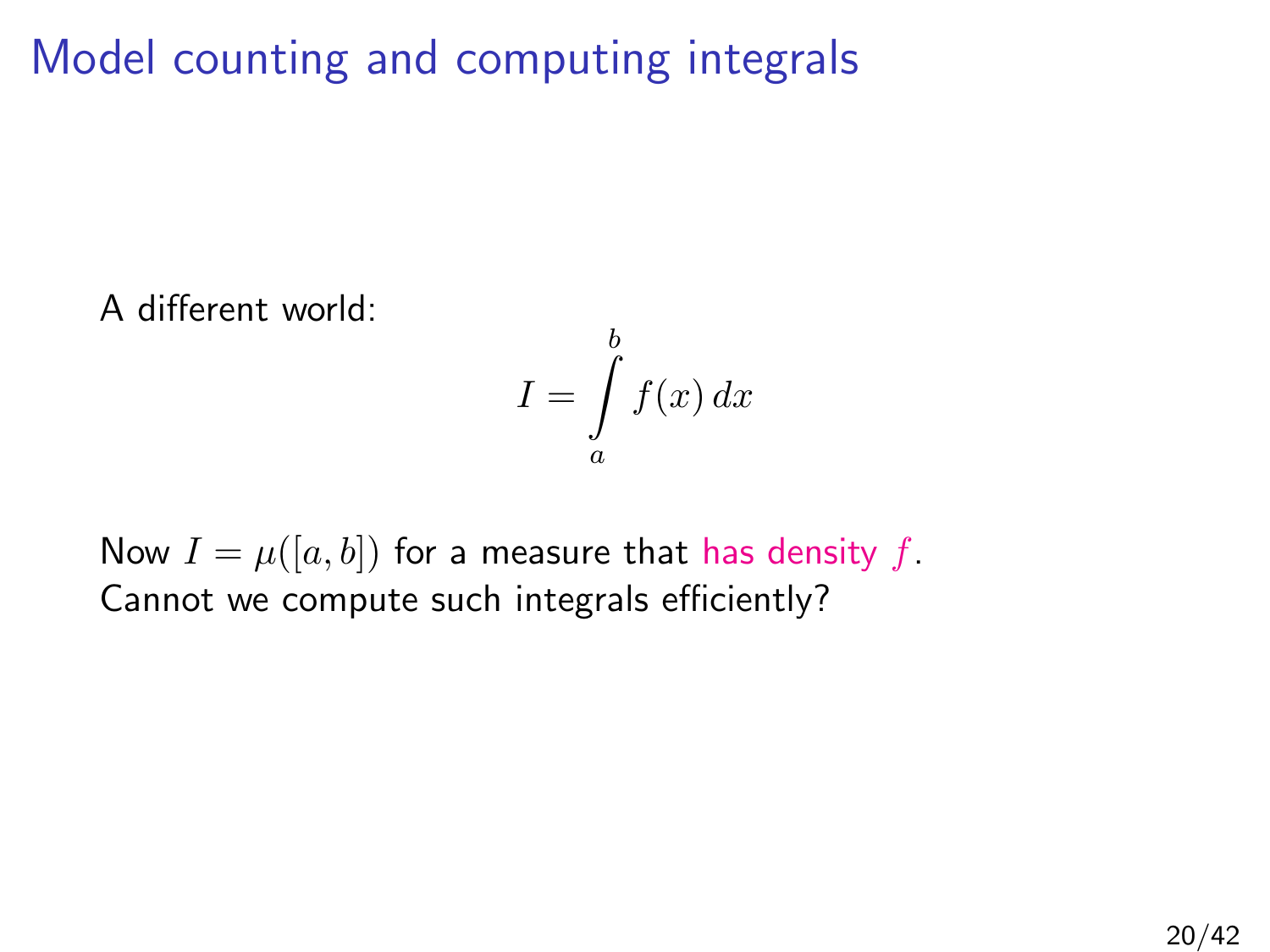# Numerical integration

### Typical theorem:

If  $|f''(x)| \leq H$  for all  $x \in [a, b]$ , then the additive error of the rectangle method is at most  $O(H/N^2)$  where  $N$  is the number of grid points.

If the dimension  $n$  is unbounded, then even small  $N$  along each axis leads to an exponential number of cubes.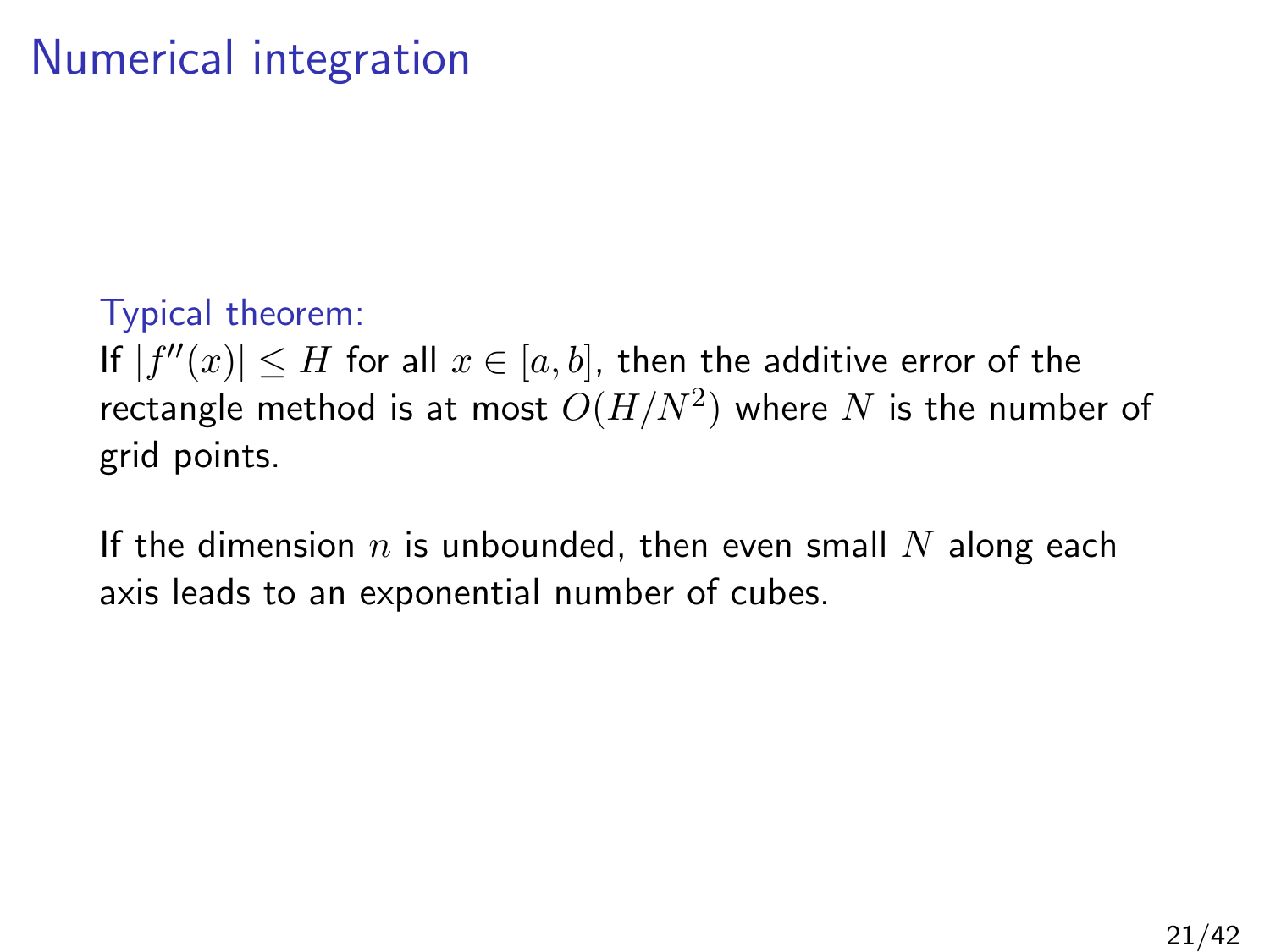# **Outline**

- 1. [Model counting for Integer Arithmetic](#page-5-0)
- 2. [Model counting for Real Arithmetic](#page-14-0) [Hashing-based approach](#page-15-0) [Computing integrals](#page-25-0)
- 3. [Other approaches and theories](#page-27-0)
- <span id="page-27-0"></span>4. [Some applications and challenges](#page-34-0)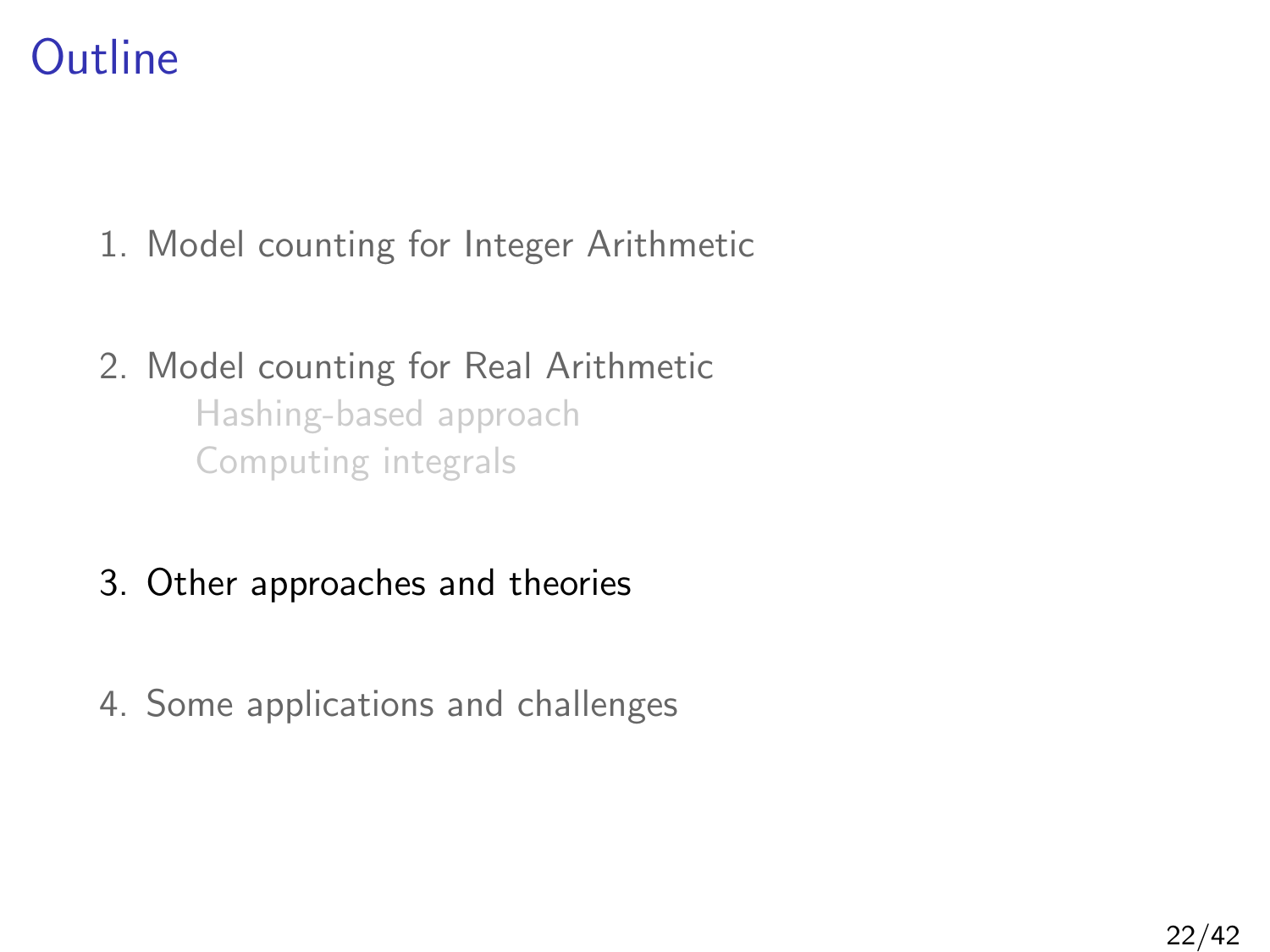# $SMT =$  Boolean structure  $+$  Theory predicates

[Ma, Liu, Zhang, CADE'09] [Zhou et al. (2014)]

Quantifier-free integer or real arithmetic: Boolean structure  $+$  Theory predicates

- $\triangleright$  SAT solver or BDD engine for the Boolean structure
- $\triangleright$  Model counting oracle for conjunctions of constraints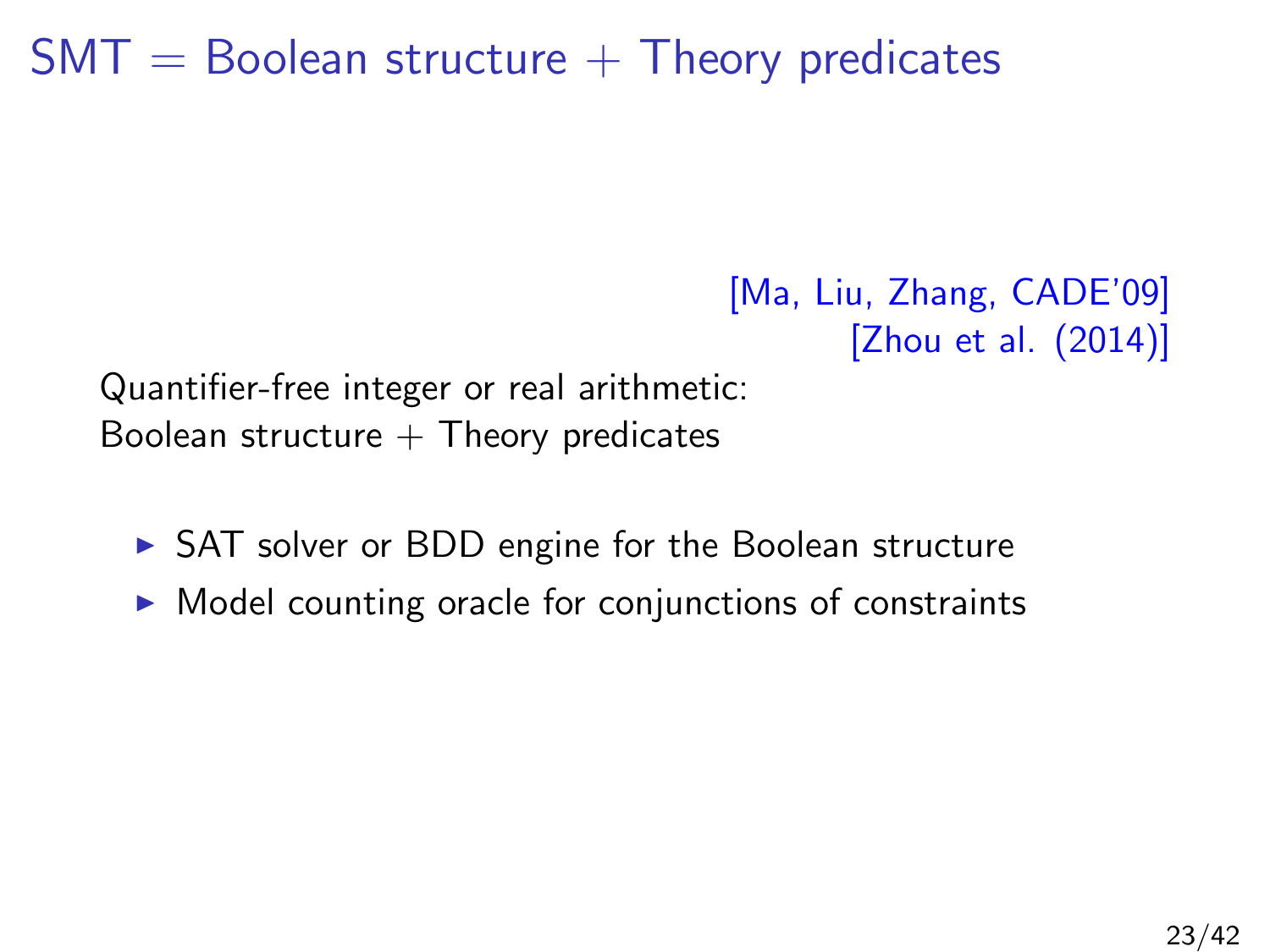# Integer points in convex polyhedra

### [Barvinok, FOCS'93]

#### Theorem

For every fixed  $k$ , there exists a polynomial-time algorithm that computes mc( $\varphi$ ) for ANDs of linear inequalities in the theory of integer arithmetic.

Underlying technique: Generating functions for polyhedra and cones.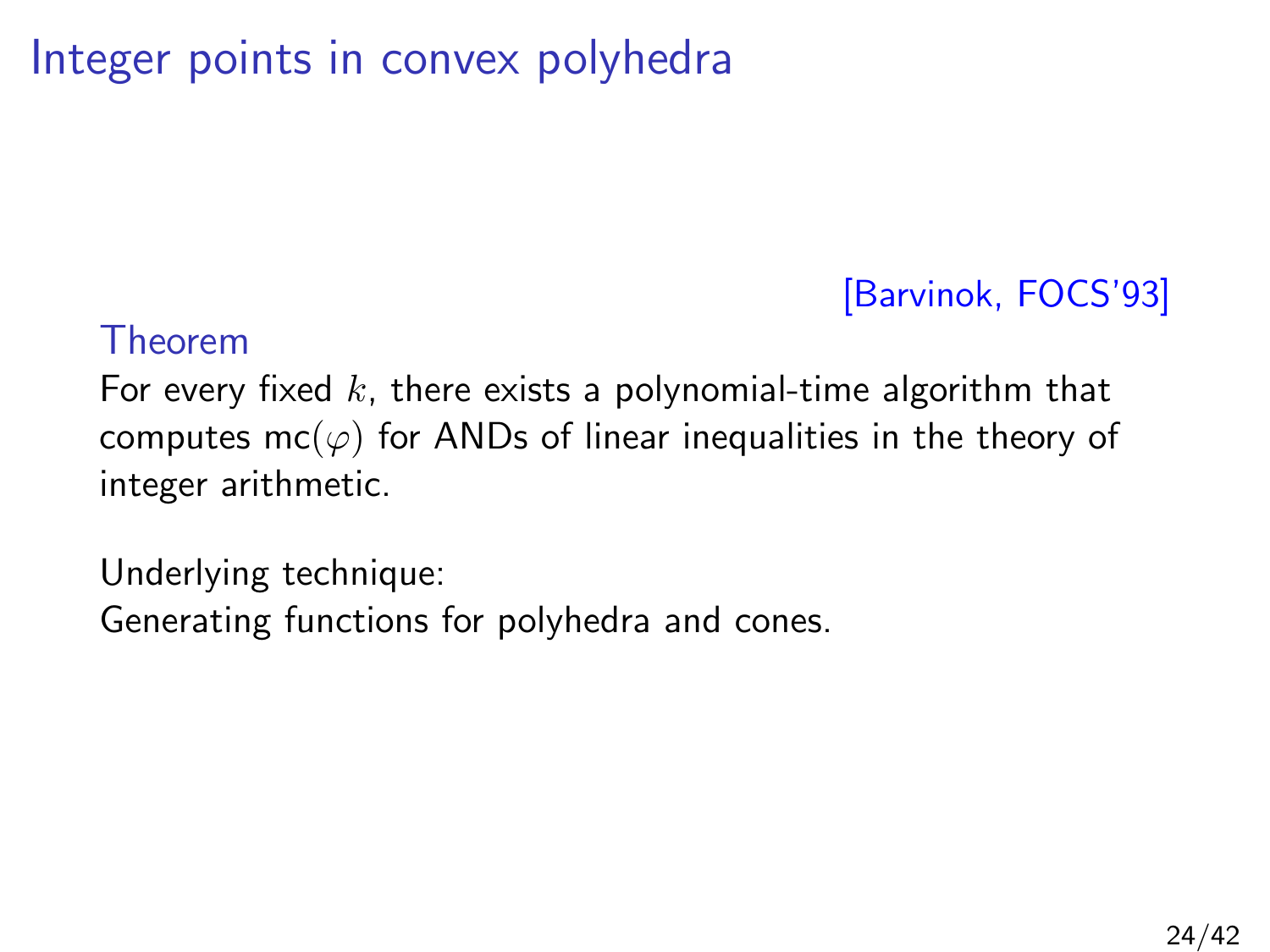# Model counting for strings

### [Luu et al., PLDI'14]

Predicates of the logic:

- $\blacktriangleright$   $s = s_1 \cdot s_2$
- $\triangleright$  s matches regular expression R
- $\triangleright$  s contains a fixed string abc
- length $(s_1) \geq$  length $(s_2)$
- ► first occurrence of abc in s is at position  $\geq 73$

Satisfiability undecidable.

Model counting does not provide prior guarantees.

Underlying technique:

Generating functions for sets of strings.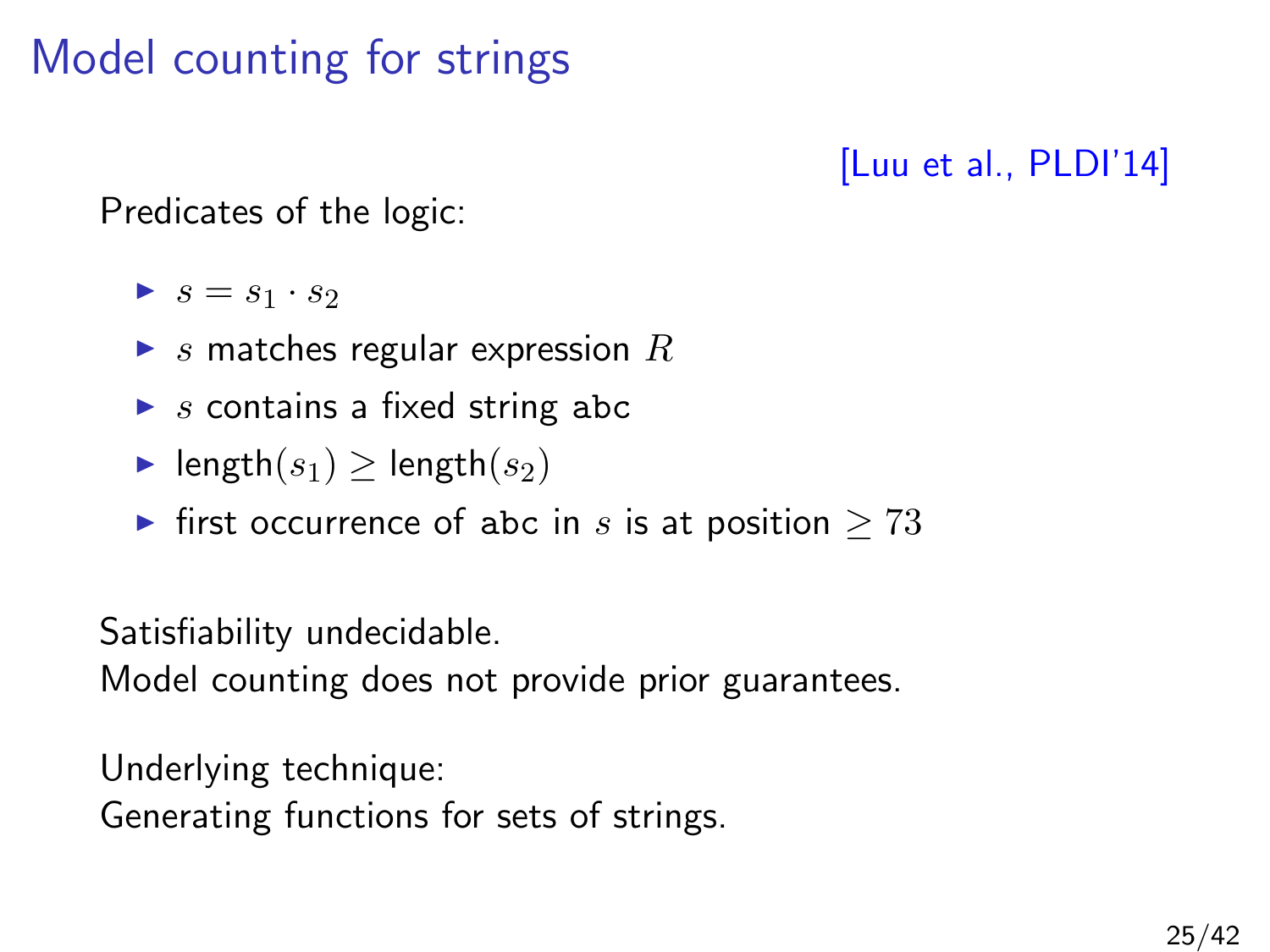### Parametric counting and privacy properties

[Fredrikson, Jha, CSL-LICS'14]

Differential privacy (Dwork et al. '06): "Neighbouring" inputs should have similar probabilities of producing a particular output.

Counterexamples look like this:

$$
(-S < x_1 - x_2 < S) \land \frac{\text{count}(r_1, \Phi(x_1, r_1, s), s)}{\text{count}(r_2, \Phi(x_2, r_2, s), s)} > \exp(\epsilon),
$$
\n
$$
\text{where } \Phi(x, r, s) \equiv ((s = x + r) \land (-B < r < B))
$$

This corresponds to logics with **parametric** counting.

Decidability for a fragment of such logic.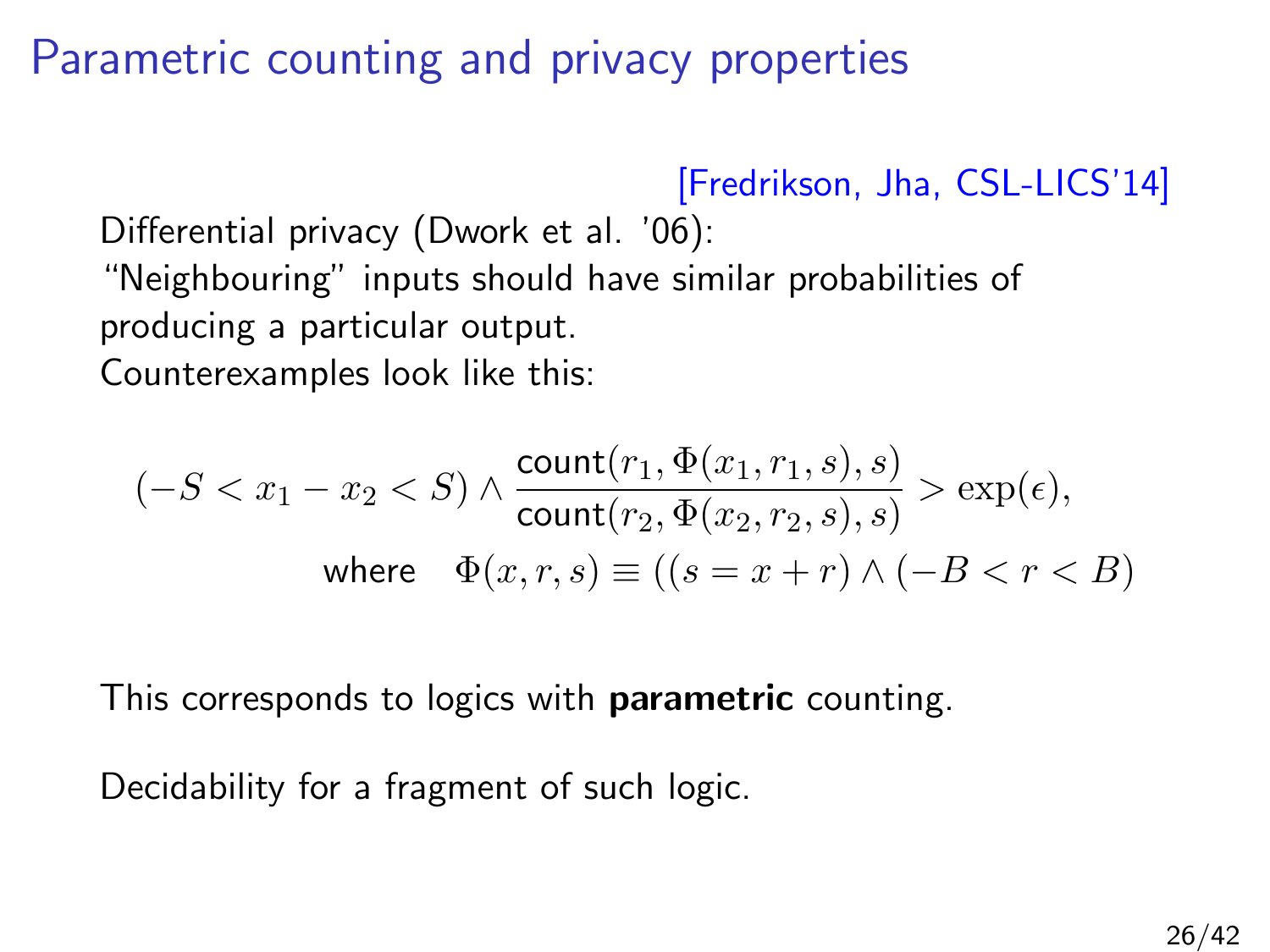# Model counting for complex data structures

### [Filieri, Frias, Pasareanu, Visser, SPIN'15]

Model counting for data structures with numeric fields

- $\triangleright$  heap constraints (ref = null, ref<sub>1</sub>  $\neq$  ref<sub>2</sub>)
- $\blacktriangleright$  numerical constraints  $(in.elem > in.next. elem)$

Combine enumeration and model counting (Barvinok's algorithm):

- $\blacktriangleright$  enumerate the structures,
- $\blacktriangleright$  keep the constraints on numeric fields symbolic.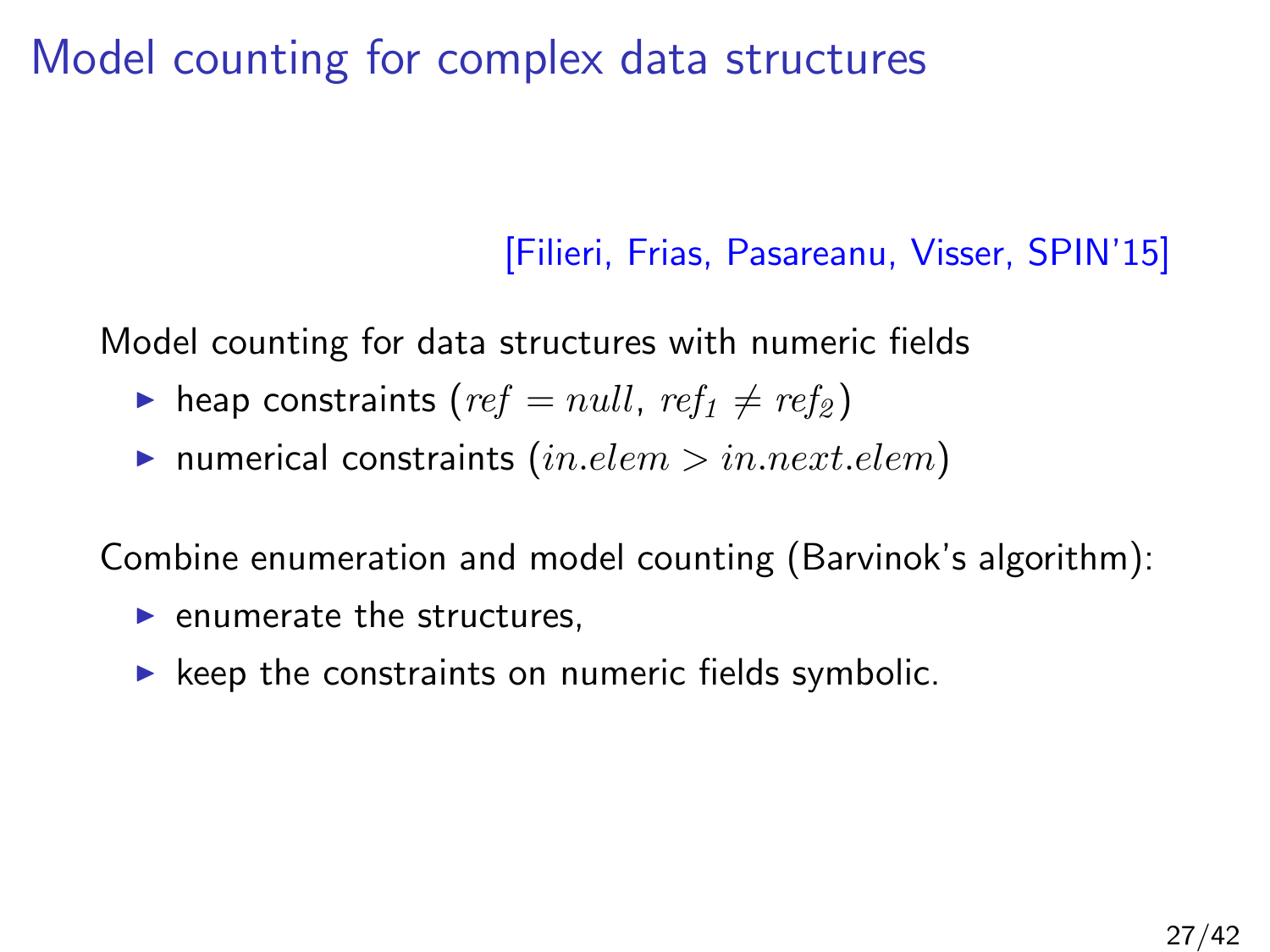# Summary of today's lecture so far

- $\blacktriangleright$  Hashing-based model counting for integer and real arithmetic
- $\triangleright$  Discretization and numerical integration
- $\triangleright$  What is model counting beyond numerical domains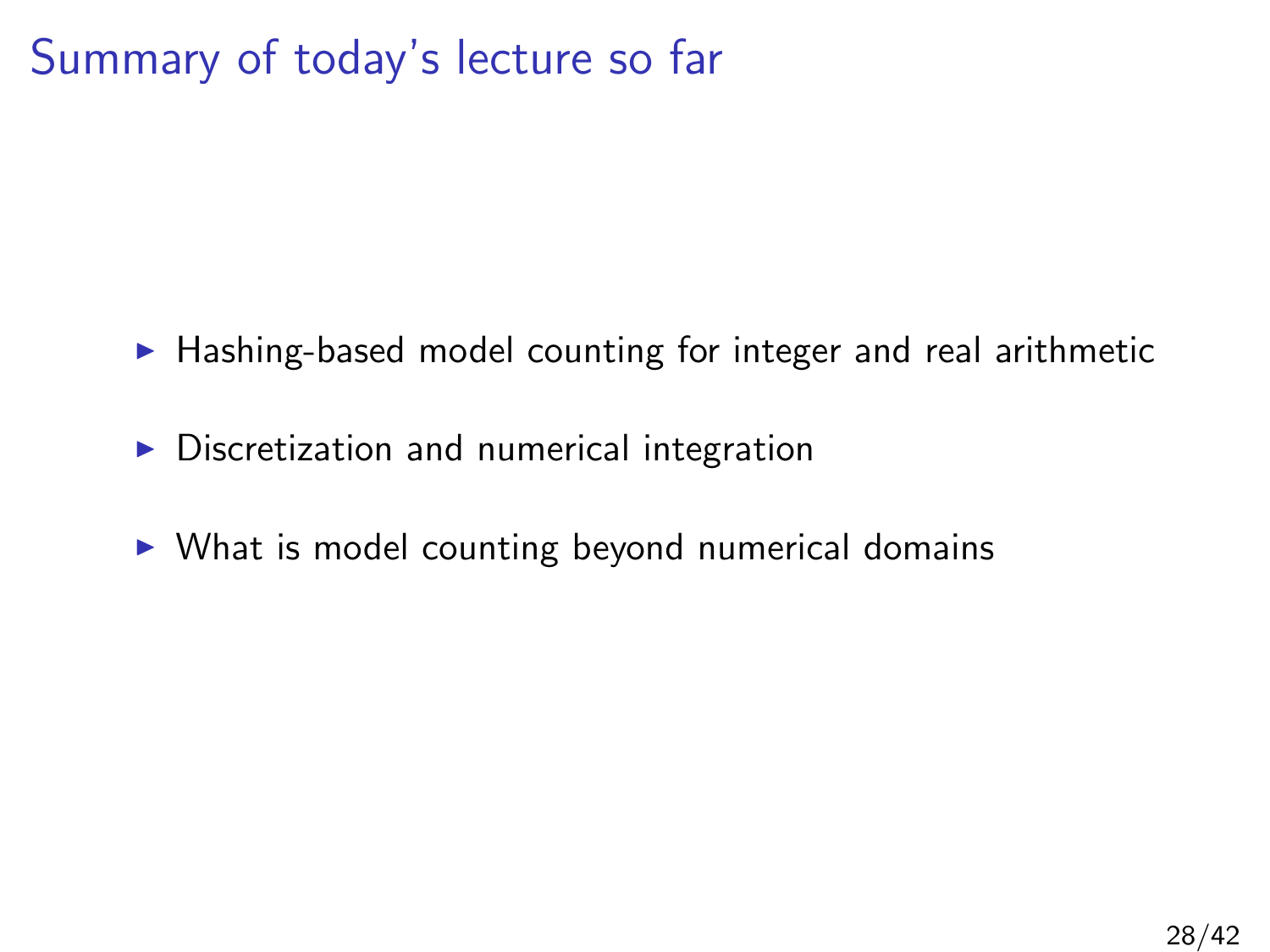# **Outline**

- 1. [Model counting for Integer Arithmetic](#page-5-0)
- 2. [Model counting for Real Arithmetic](#page-14-0) [Hashing-based approach](#page-15-0) [Computing integrals](#page-25-0)
- 3. [Other approaches and theories](#page-27-0)
- <span id="page-34-0"></span>4. [Some applications and challenges](#page-34-0)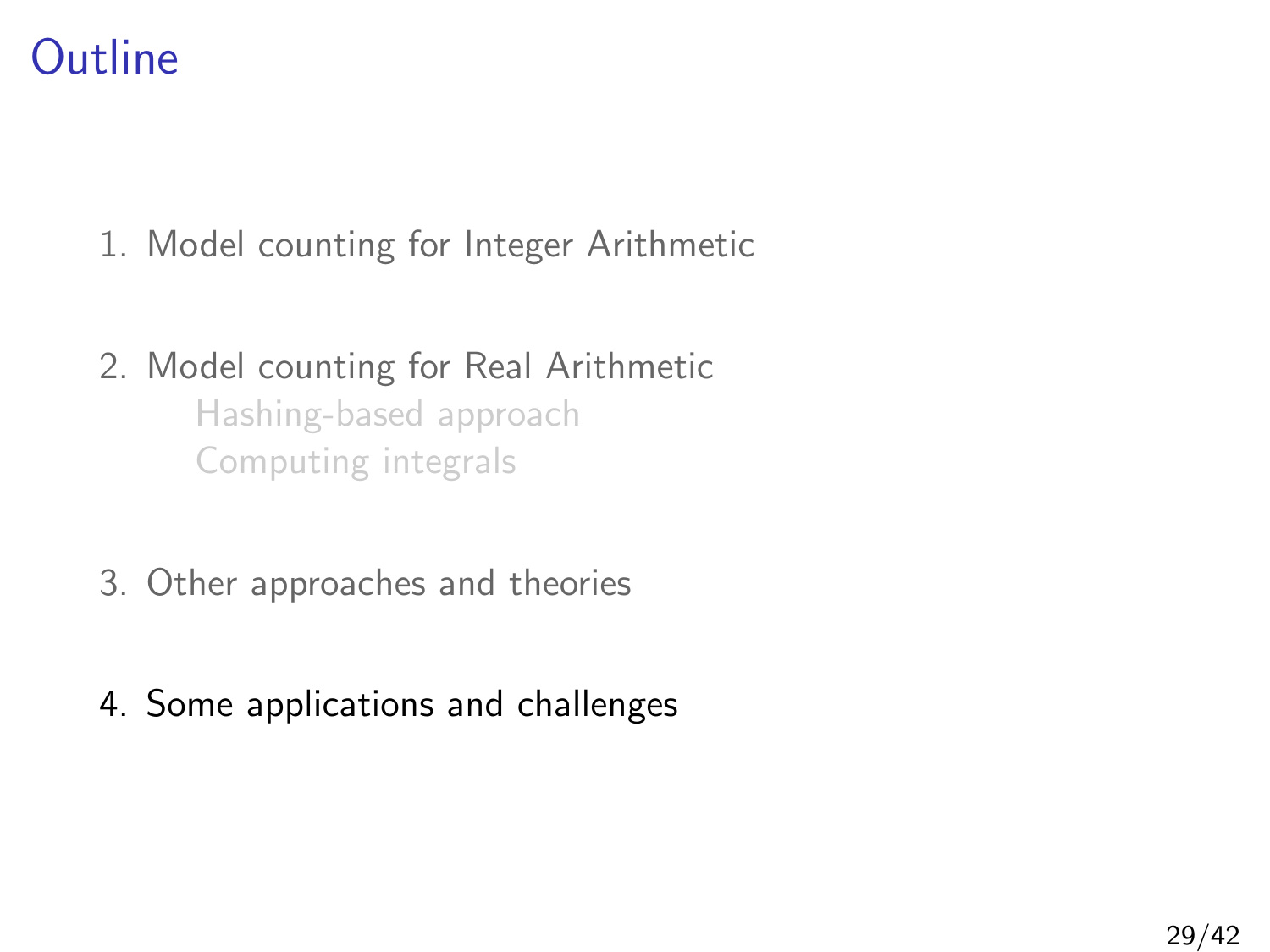| Theory                     | <b>Applications</b>     | <b>Challenges</b>                                                          |
|----------------------------|-------------------------|----------------------------------------------------------------------------|
| <b>Boolean</b><br>logic    | random test generation  | efficient reasoning<br>about XOR constraints                               |
| Integer<br>arithmetic      | probabilistic inference | efficient reasoning about<br>combination of theories<br>and hash functions |
| l inear real<br>arithmetic | probabilistic inference | improved discretization;<br>MCMC convergence                               |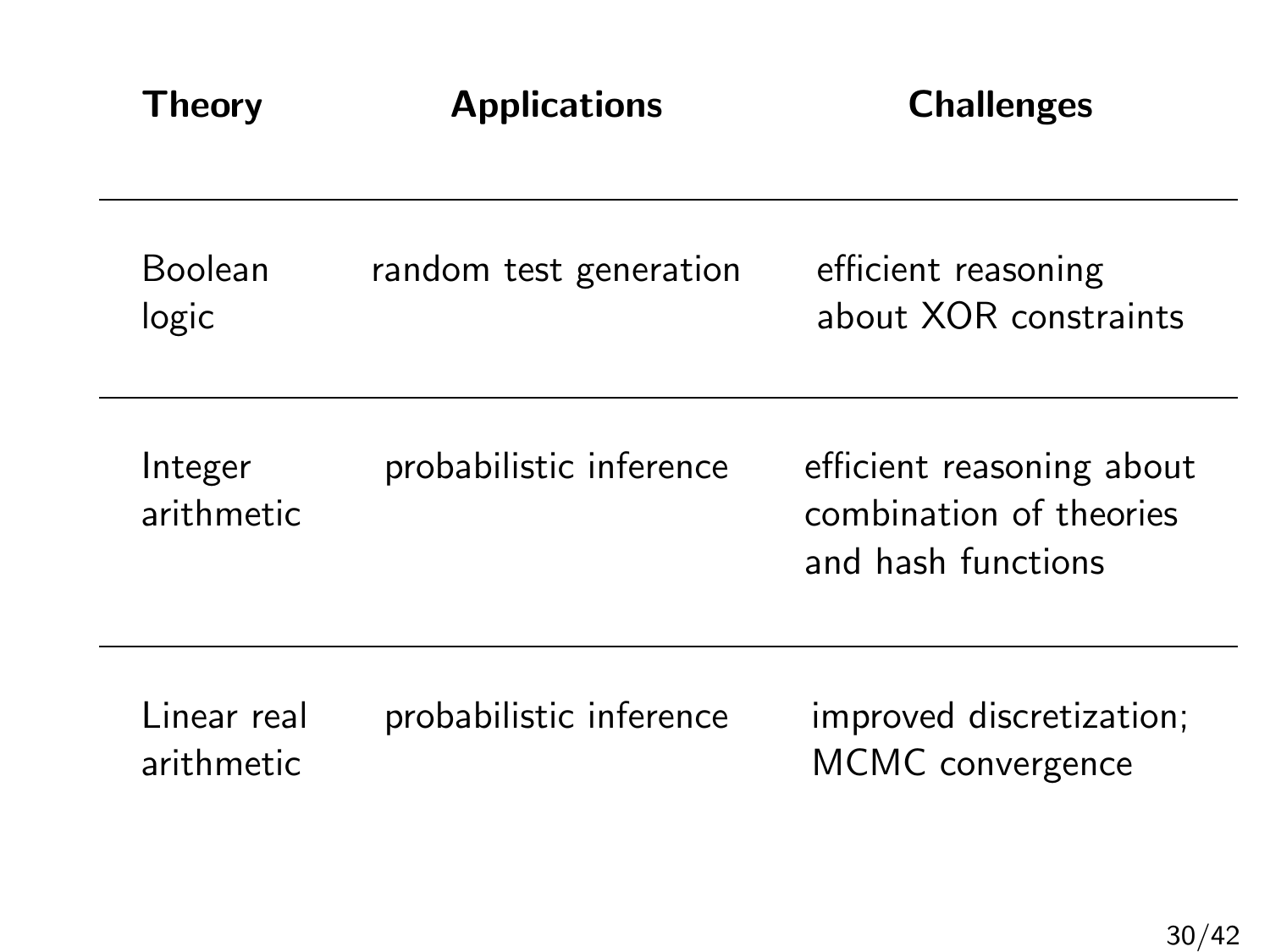| Theory                    | <b>Applications</b>     | <b>Challenges</b>                                                          |
|---------------------------|-------------------------|----------------------------------------------------------------------------|
| <b>Boolean</b><br>logic   | random test generation  | efficient reasoning<br>about XOR constraints                               |
| Integer<br>arithmetic     | probabilistic inference | efficient reasoning about<br>combination of theories<br>and hash functions |
| Linear real<br>arithmetic | probabilistic inference | improved discretization;<br>MCMC convergence                               |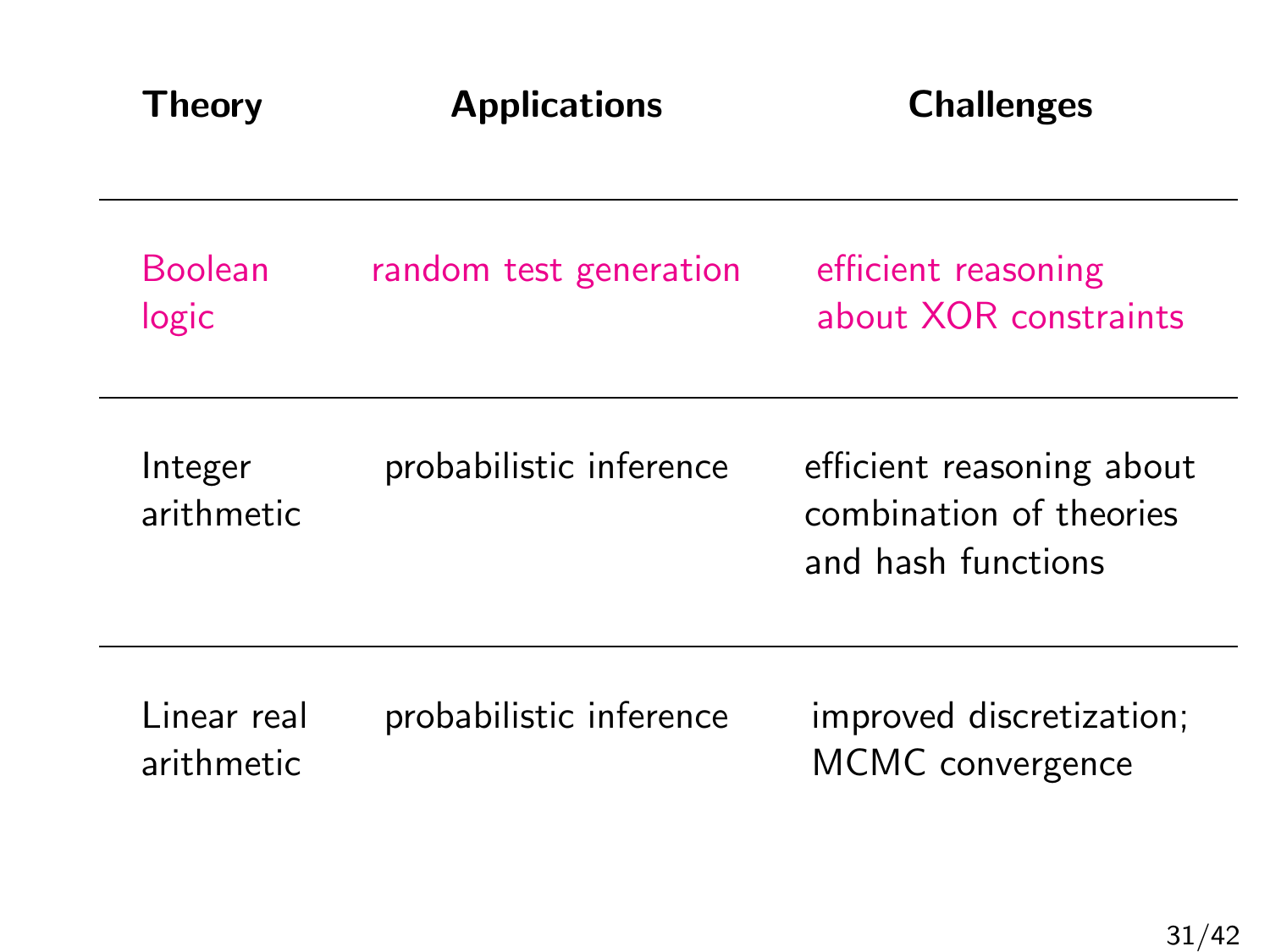### Uniform test generation

Manual test generation

- $\blacktriangleright$  captures testers' knowledge,
- $\triangleright$  not scalable for large projects.

Random constrained test generation

- $\triangleright$  uses constraints to capture testers' knowledge,
- $\triangleright$  uses constraint solvers to find test cases,
- $\blacktriangleright$  is used in hardware design.

It is desirable to sample uniformly at random from the test cases that satisfy the constraints in an efficient and scalable way.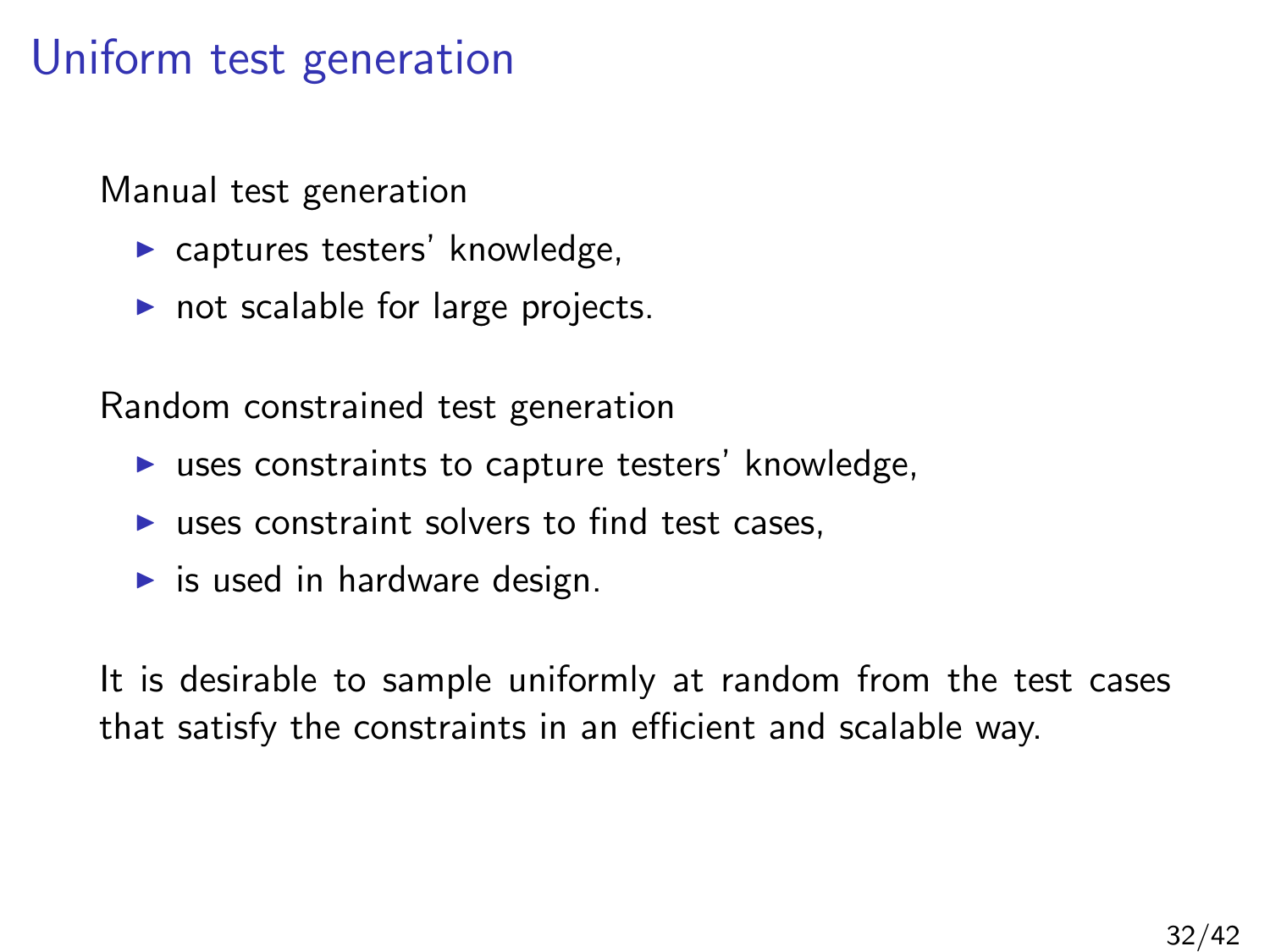### Uniform test generation

Manual test generation

- $\blacktriangleright$  captures testers' knowledge,
- $\triangleright$  not scalable for large projects.

Random constrained test generation

- $\triangleright$  uses constraints to capture testers' knowledge,
- $\triangleright$  uses constraint solvers to find test cases,
- $\blacktriangleright$  is used in hardware design.

Almost uniform test generation based on universal hashing. Tens (hundreds) of thousands of variables within seconds (minutes). [Recent papers by Chakraborty, Fremont, Meel, Seshia and Vardi]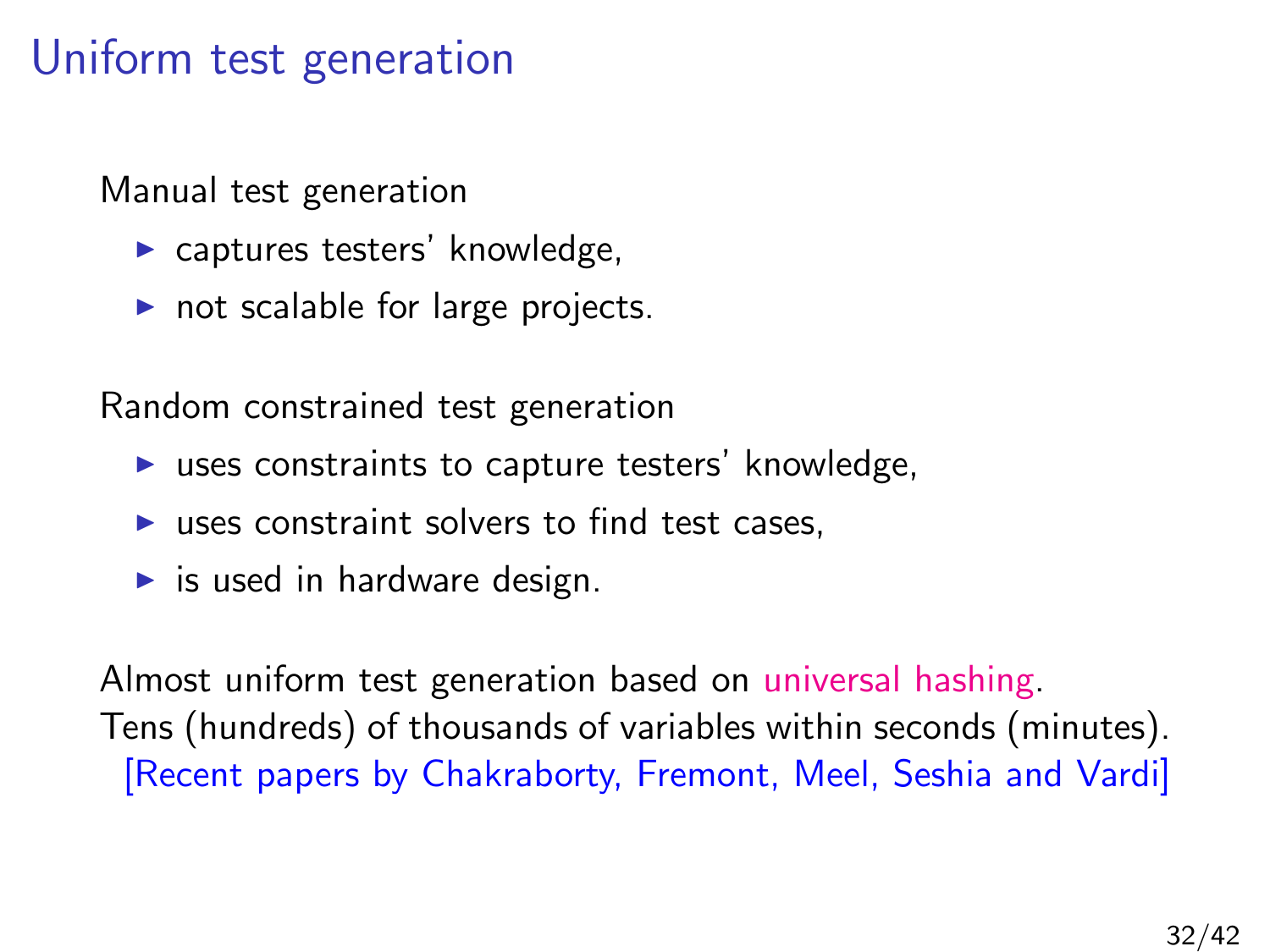# Reasoning about XOR constraints

Recall that the hash function constraints are encoded as exclusive-or (XOR) constraints conjuncted with the formula.

XOR constraints are difficult for SAT solvers, and thus remain the big challenge for the scalability of hashing-based approaches.

- $\triangleright$  SAT solver CryptoMiniSat is specialized for XOR constraints.
- $\triangleright$  A recent algorithm uses a number of calls to the oracle that is logarithmic in the number of variables in the formula. [Chakraborty, Meel, and Vardi, IJCAI'16]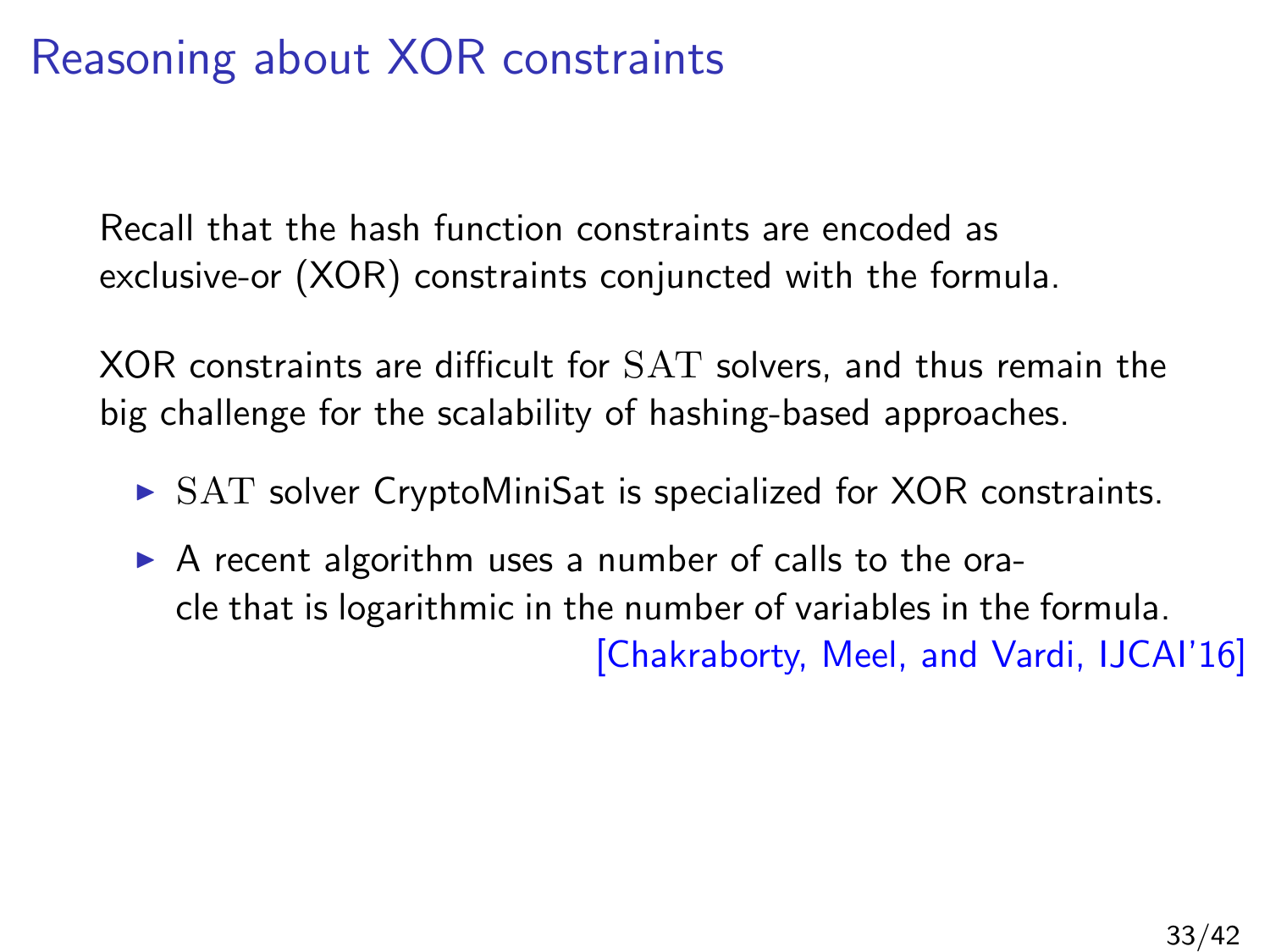| Theory                    | <b>Applications</b>     | <b>Challenges</b>                                                          |
|---------------------------|-------------------------|----------------------------------------------------------------------------|
| Boolean<br>logic          | random test generation  | efficient reasoning<br>about XOR constraints                               |
| Integer<br>arithmetic     | probabilistic inference | efficient reasoning about<br>combination of theories<br>and hash functions |
| Linear real<br>arithmetic | probabilistic inference | improved discretization;<br>MCMC convergence                               |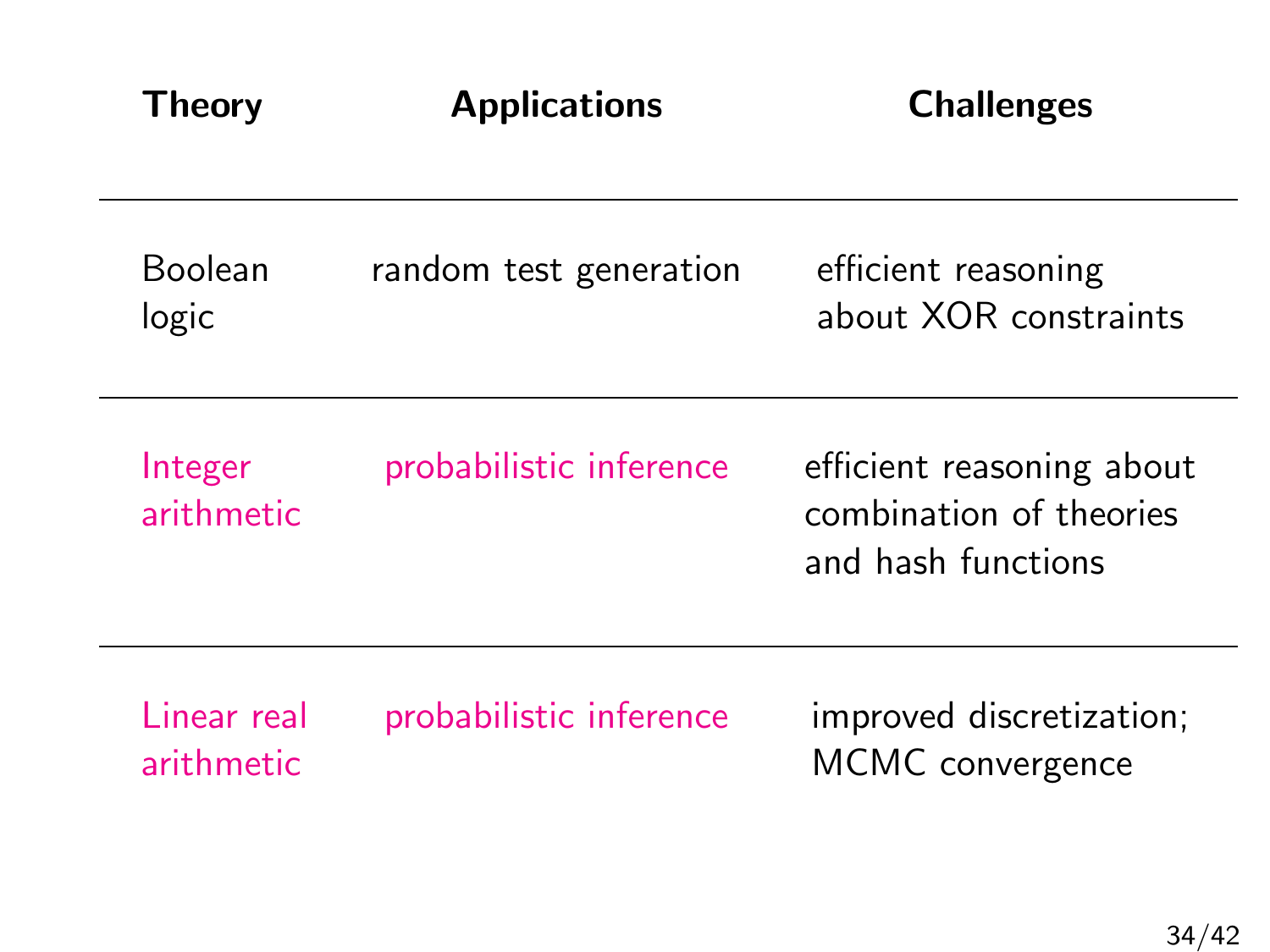Probabilistic programs are a modelling formalism for specifying probability distributions and probabilistic systems.

Combining sampling, model counting and static analysis one can perform inference and establish probabilistic properties.

Examples: medical decision systems and cyber-physical systems. [Sankaranarayanan, Chakarov, Gulwani, PLDI'13]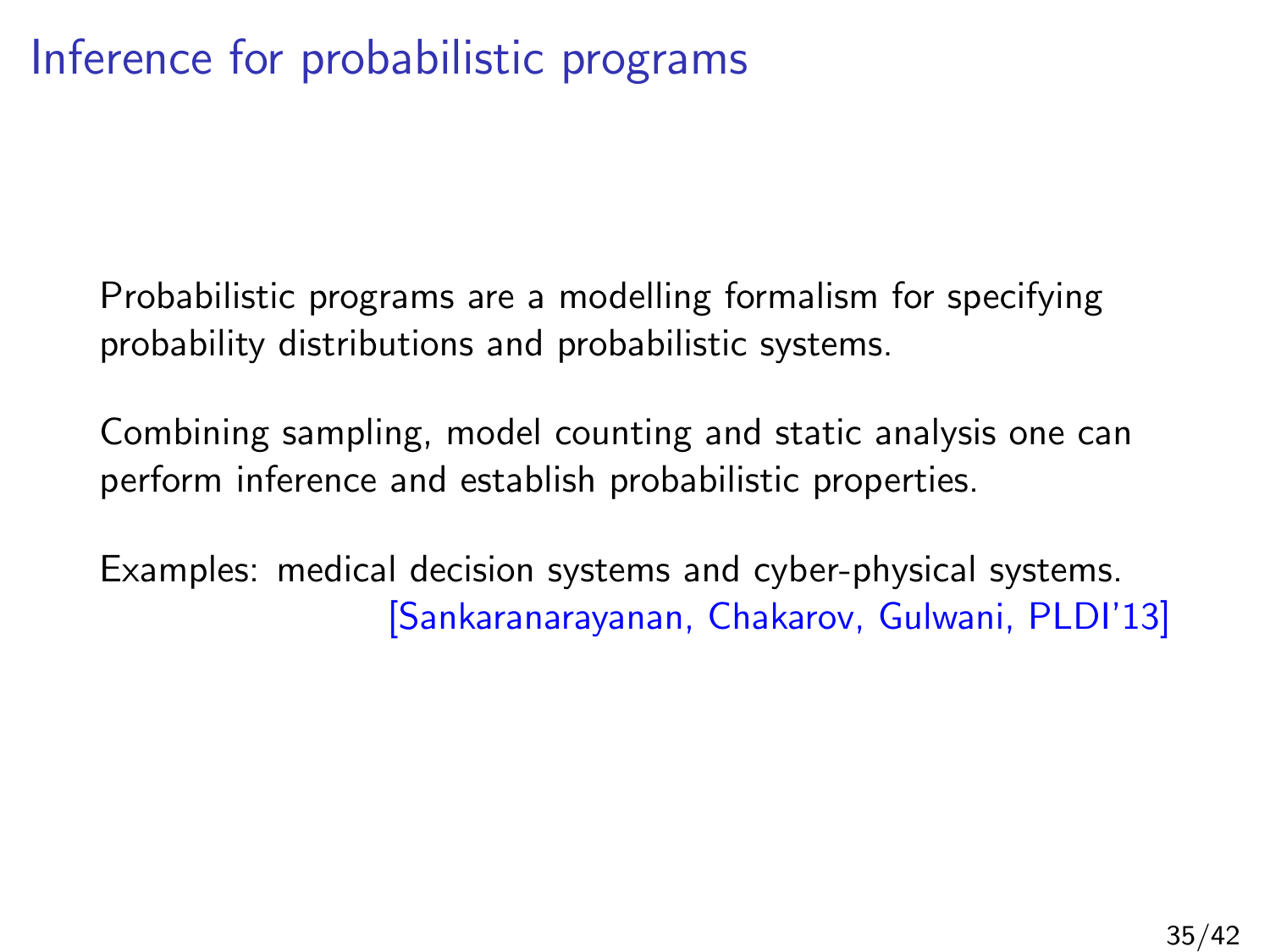| Theory                     | <b>Applications</b>     | <b>Challenges</b>                                                          |
|----------------------------|-------------------------|----------------------------------------------------------------------------|
| <b>Boolean</b><br>logic    | random test generation  | efficient reasoning<br>about XOR constraints                               |
| Integer<br>arithmetic      | probabilistic inference | efficient reasoning about<br>combination of theories<br>and hash functions |
| l inear real<br>arithmetic | probabilistic inference | improved discretization;<br>MCMC convergence                               |

-

٠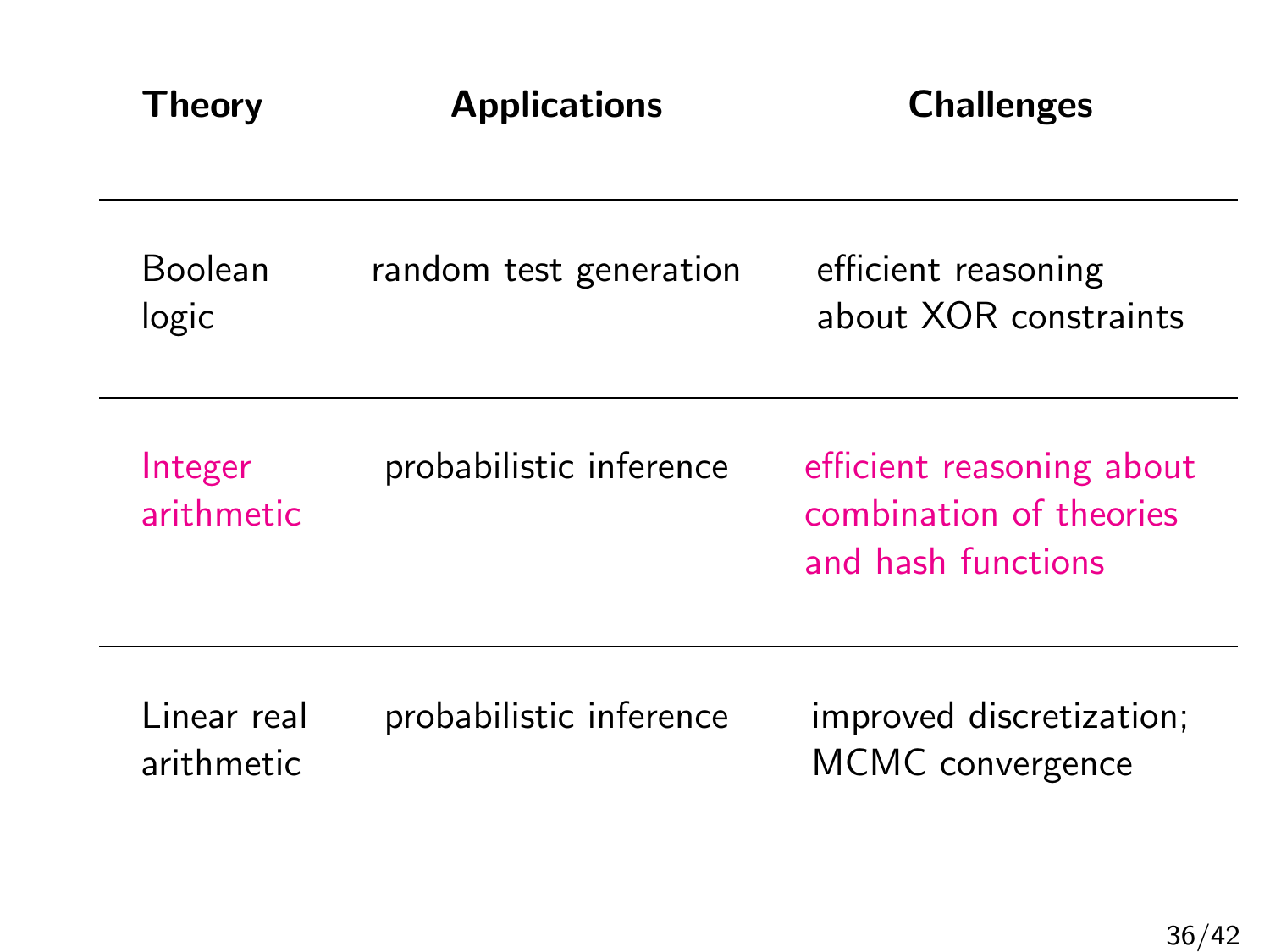# Hashing for logical theories

Modern SMT solvers perform reasoning on the theory level, even for formulas over bounded integers or bit-vectors. Their efficiency often depends on making use of the formula's structure.

Hash-function constraints are usually Boolean or contain mod operators, and might cause the solver to resort to bit-blasting.

The development of theory-level families of pairwise-independent hash functions is an important problem that remains a challenge. [Chakraborty, Meel, Mistry, Vardi, AAAI'16 ] [Chistikov, Dimitrova, Majumdar, TACAS'15]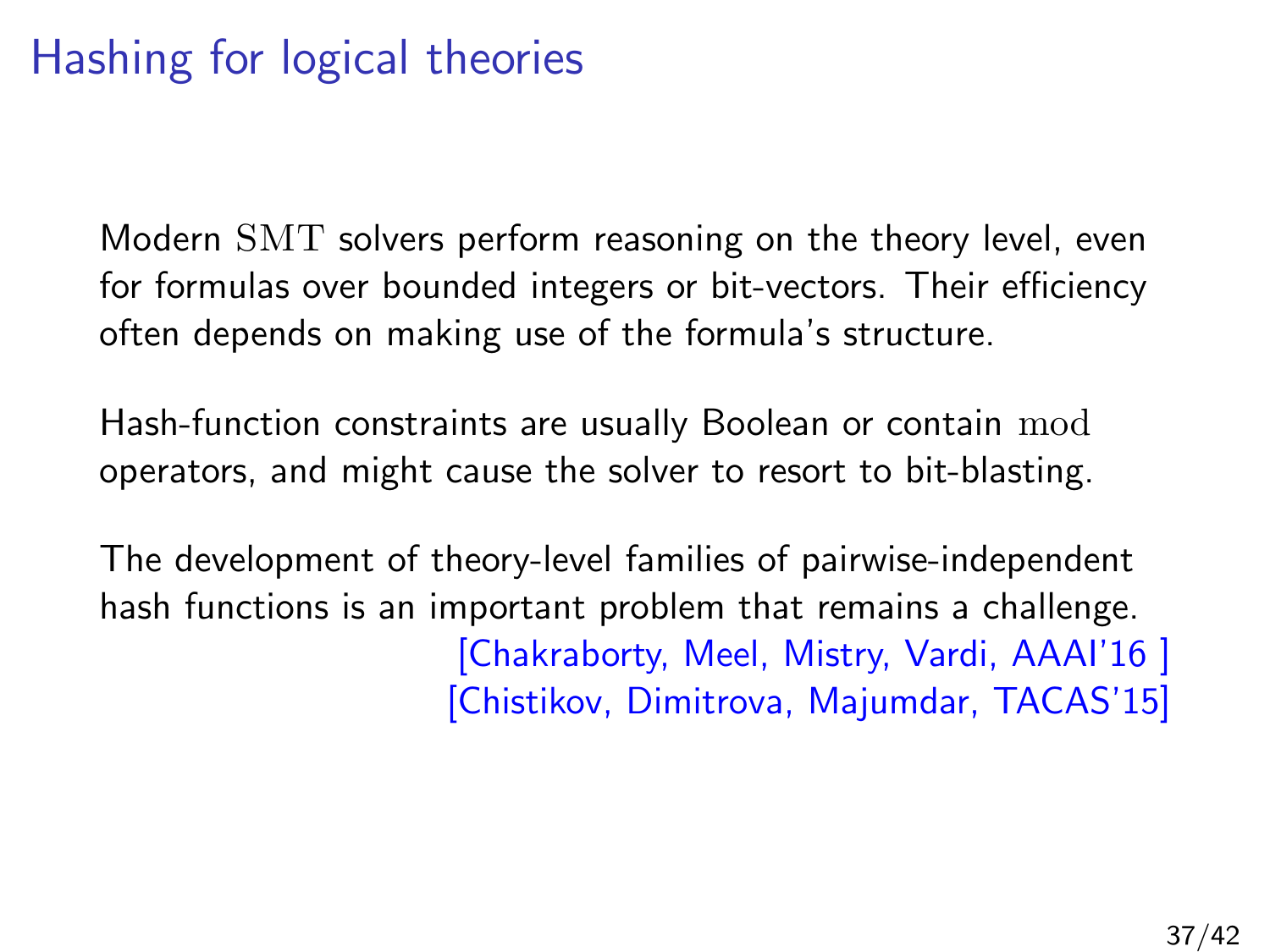| Theory                    | <b>Applications</b>     | <b>Challenges</b>                                                          |
|---------------------------|-------------------------|----------------------------------------------------------------------------|
| <b>Boolean</b><br>logic   | random test generation  | efficient reasoning<br>about XOR constraints                               |
| Integer<br>arithmetic     | probabilistic inference | efficient reasoning about<br>combination of theories<br>and hash functions |
| Linear real<br>arithmetic | probabilistic inference | improved discretization;<br><b>MCMC</b> convergence                        |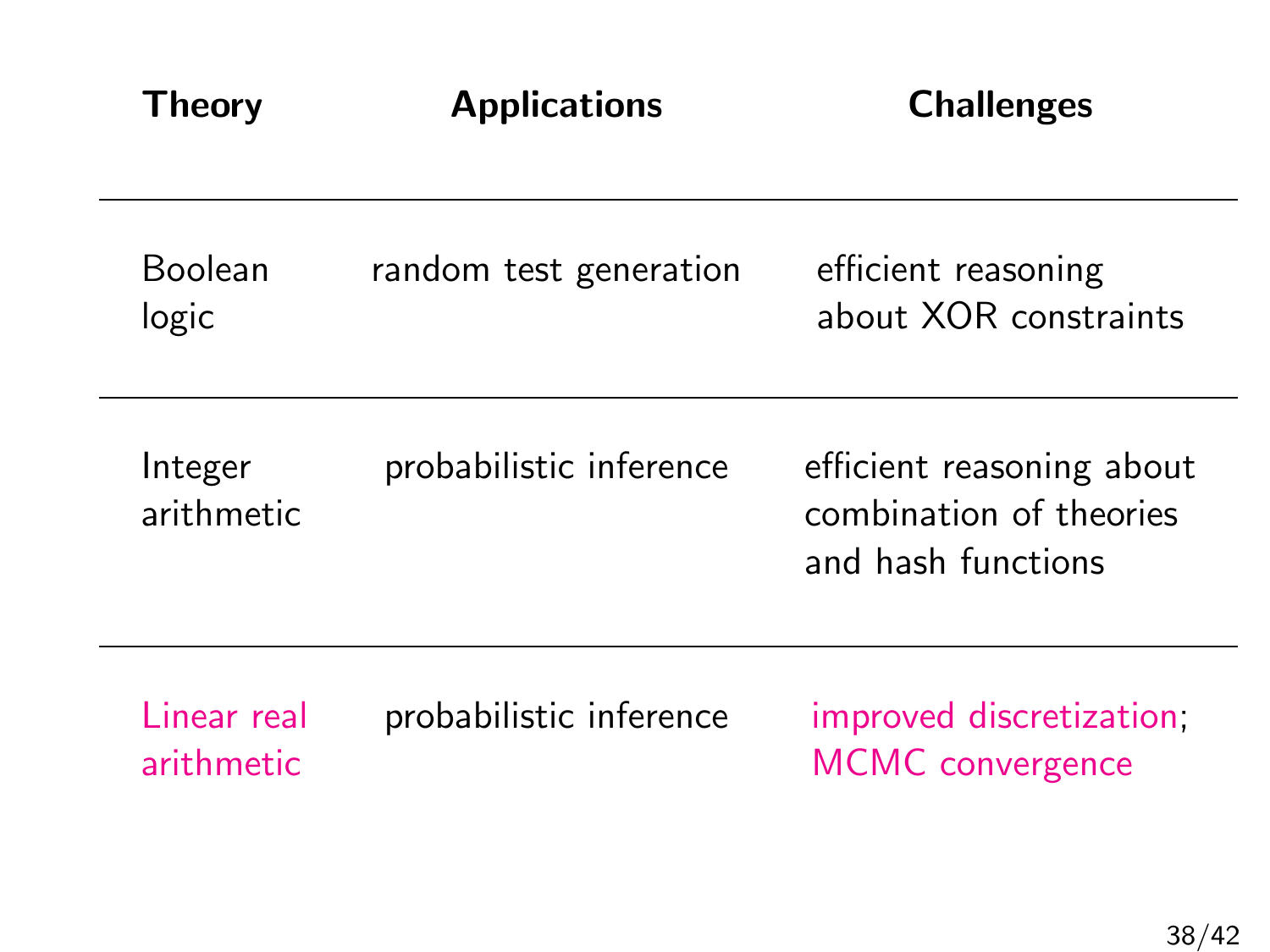# Model counting for continuous domains

- $\blacktriangleright$  Markov chain Monte Carlo bottleneck: the number of simulation steps before we can start sampling
- $\blacktriangleright$  Hashing-based method bottleneck: the precision of discretization for achieving approximation guarantees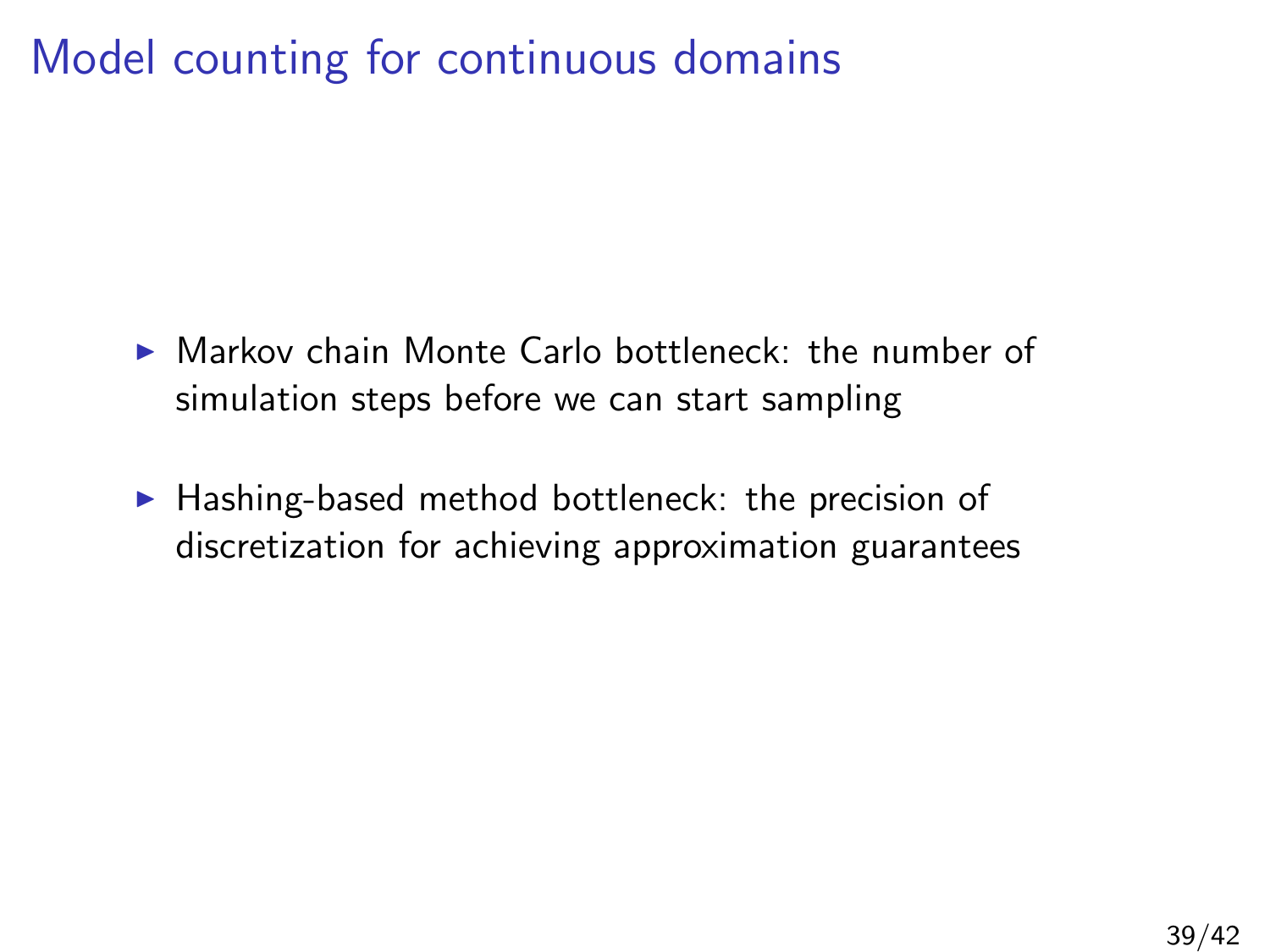| Theory                     | <b>Applications</b>     | <b>Challenges</b>                                                          |
|----------------------------|-------------------------|----------------------------------------------------------------------------|
| <b>Boolean</b><br>logic    | random test generation  | efficient reasoning<br>about XOR constraints                               |
| Integer<br>arithmetic      | probabilistic inference | efficient reasoning about<br>combination of theories<br>and hash functions |
| l inear real<br>arithmetic | probabilistic inference | improved discretization;<br>MCMC convergence                               |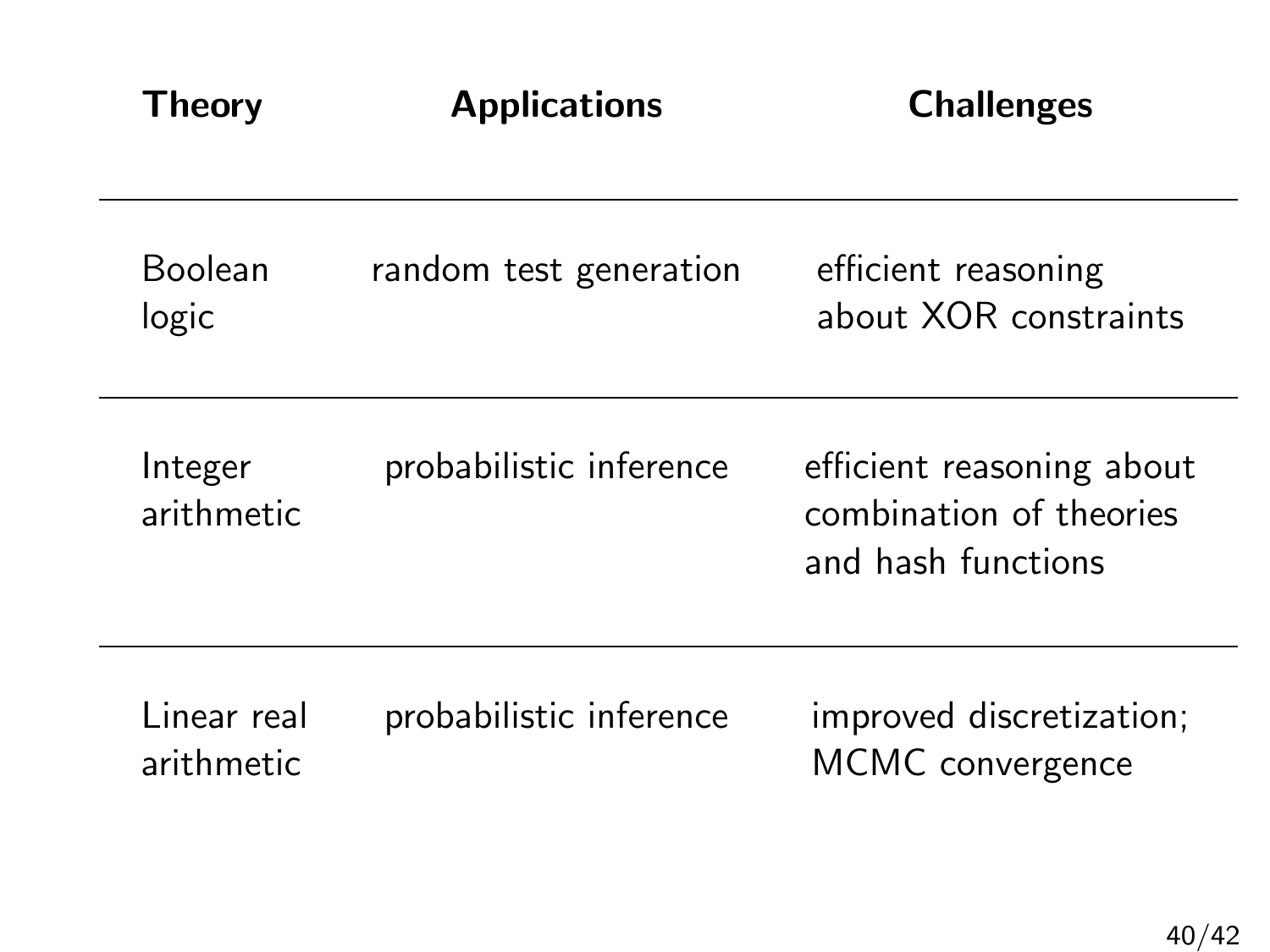# What we have learned in this course

We have recalled the basics of:

- $\blacktriangleright$  First-order logic
- $\blacktriangleright$  Computational complexity
- $\blacktriangleright$  Probability theory
- $\blacktriangleright$  Algorithm analysis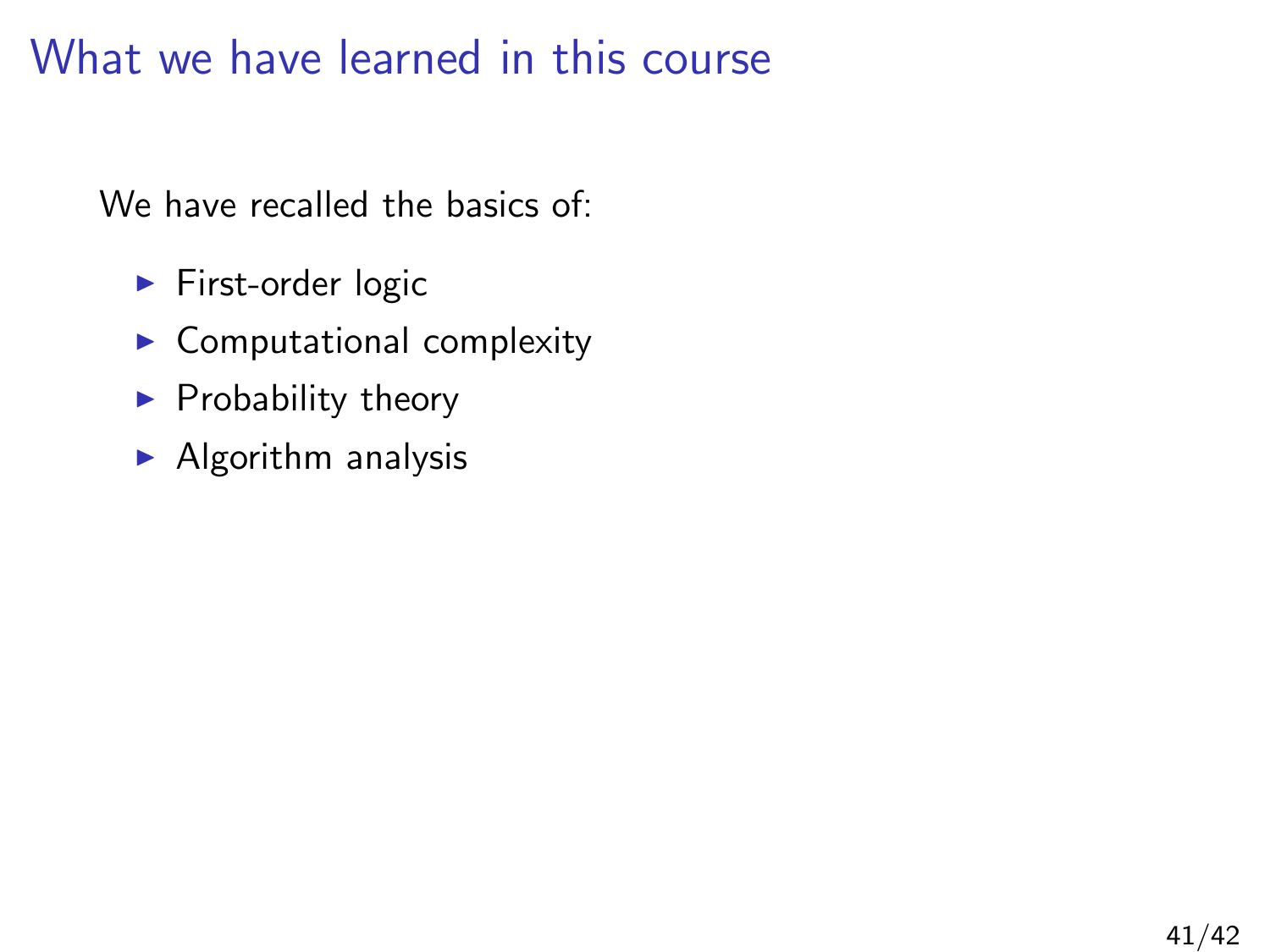# What we have learned in this course

| Model<br>counting in | мсмс                 | <b>Universal hashing</b> |
|----------------------|----------------------|--------------------------|
| Boolean              | model counting       | hash functions           |
| logic                | via uniform sampling | based on XOR             |
| Integer              | model counting       | combined integer and     |
| arithmetic           | via uniform sampling | Boolean reasoning        |
| Linear real          | volume estimation    | volume estimation        |
| arithmetic           | via uniform sampling | via discretization       |